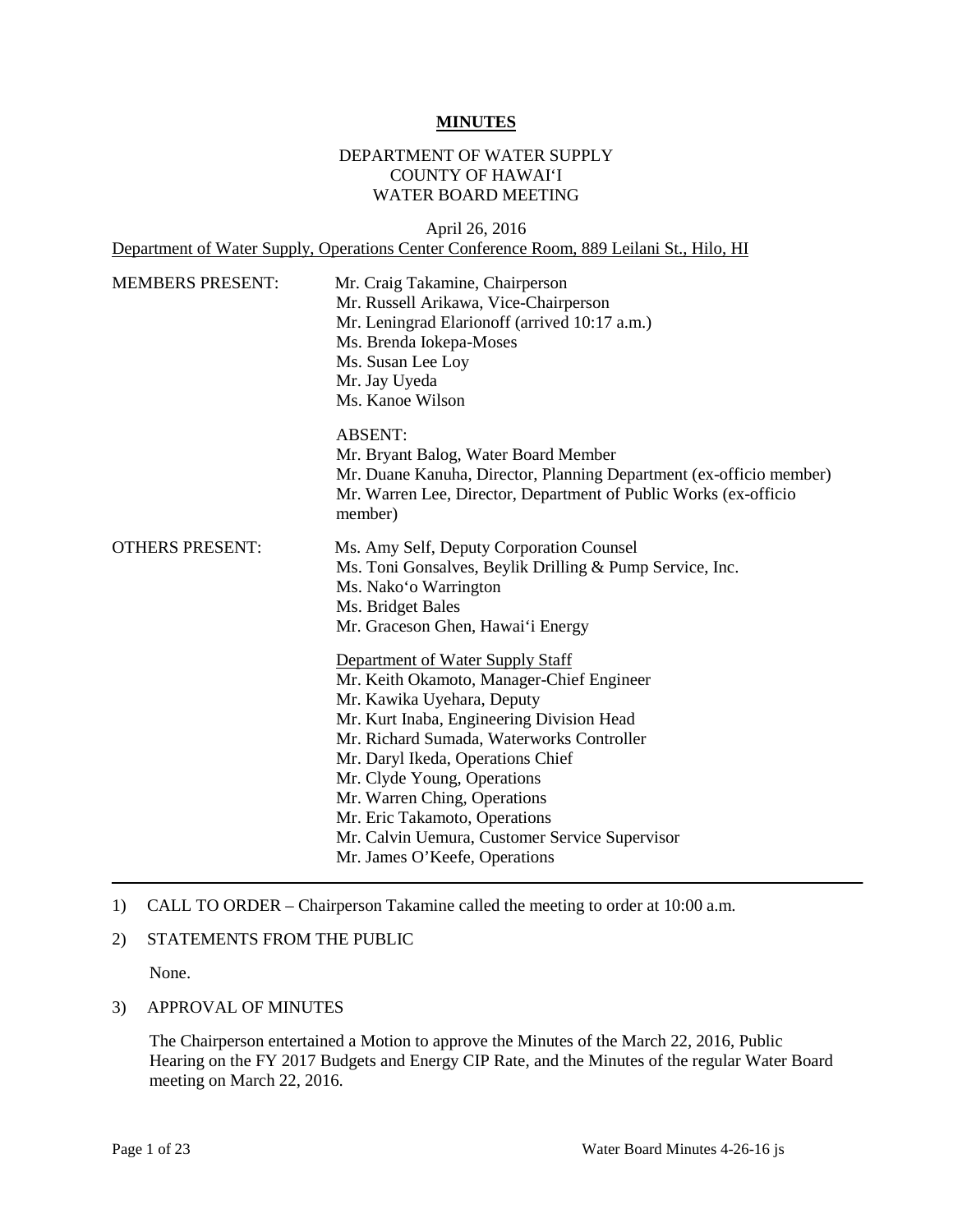ACTION: Mr. Arikawa moved to approve; seconded by Ms. Iokepa-Moses; and carried unanimously by voice vote.

## 4) APPROVAL OF ADDENDUM AND/OR SUPPLEMENTAL AGENDA

None.

5) PUNA:

### A. **RESOLUTION NO. 2016-01, APPROVING THE RECEIPT AND EXPENDITURE OF MONIES FOR THE OLA'A #6 PRODUCTION WELL AND 1.0 MG RESERVOIR PROJECT (FUNDED BY THE DRINKING WATER STATE REVOLVING FUND):**

*(Note: Resolution requires roll call vote)* 

 DWS submitted a loan application to fund this project with the Drinking Water State Revolving Fund (DWSRF). One of the prerequisites for the loan is a Resolution approved by the Water OLA'A #6 PRODUCTION WELL AND 1.0 MG RESERVOIR, and authorizes the Board. This Resolution is specifically identified for the following project: JOB NO. 2006-899, Manager–Chief Engineer or Deputy to execute loans and/or grants with the State Department of Health for up to \$6,829,188.42.

 The Manager-Chief Engineer recommended that the Water Board adopt RESOLUTION NO. 2016-01, subject to the approval of Corporation Counsel.

MOTION: Mr. Arikawa moved to approve; seconded by Ms. Lee Loy.

The Manager-Chief Engineer said that this project has already been completed. The Resolution is a refinancing effort, using SRF funds; originally the project was financed by general obligation bonds. DWS is saving at least a couple of percentage points in interest, over a 20-year term, he said.

ACTION: The Secretary took a roll call vote: Ms. Lee Loy (Aye); Mr. Uyeda (Aye); Mr. Arikawa (Aye); Chairperson Takamine (Aye); Ms. Wilson (Aye); Ms. Iokepa-Moses (Aye); one Absent: (Mr. Elarionoff) and one Excused: (Mr. Balog). Motion carried with Six (8) Ayes, and Zero (0) Nays.

## 6) SOUTH HILO:

### A. **RESOLUTION NO. 2016-02, APPROVING THE RECEIPT AND EXPENDITURE OF MONIES FOR THE PI'IHONUA-KŪKŪAU RESERVOIR AND TRANSMISSION IMPROVEMENTS PROJECT (FUNDED BY THE DRINKING WATER STATE REVOLVING FUND):**

### *(Note: Resolution requires roll call vote)*

 DWS submitted a loan application to fund this project with the Drinking Water State Revolving Fund (DWSRF). One of the prerequisites for the loan is a Resolution approved by the Water Board. This Resolution is specifically identified for the following project: JOB NO. 94-590, PI'IHONUA-KŪKŪAU RESERVOIR AND TRANSMISSION IMPROVEMENTS, and authorizes the Manager–Chief Engineer or Deputy to execute loans and/or grants with the State Department of Health for up to \$7,100,000.00.

 The Manager-Chief Engineer recommended that the Water Board adopt RESOLUTION NO. 2016-02, subject to the approval of Corporation Counsel.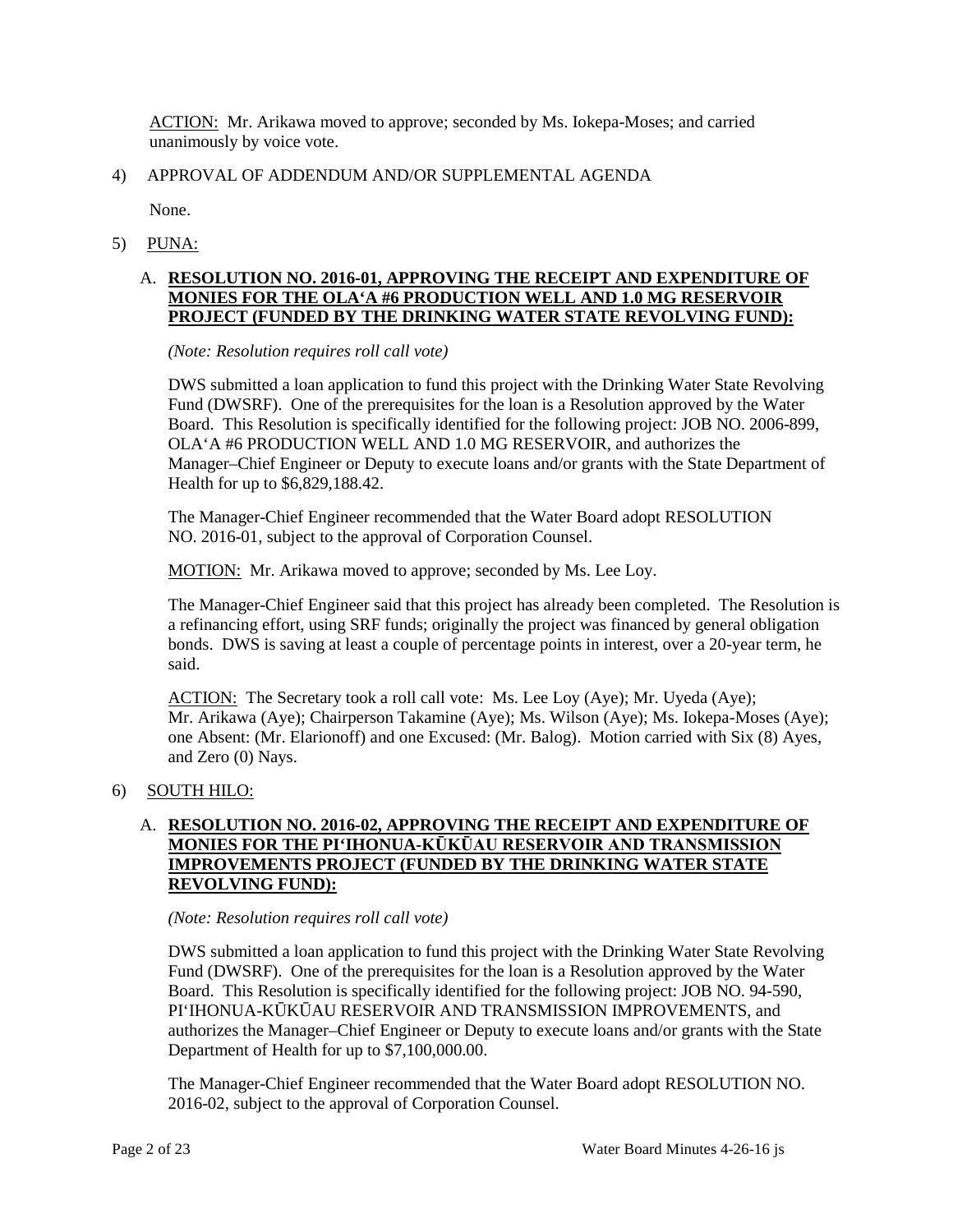MOTION: Ms. Lee Loy moved to approve; seconded by Ms. Wilson.

The Manager-Chief Engineer noted that this project, shown on a graphic projected on the TV monitor, is being funded by an SRF loan. The project is currently advertised for bids, with the bid opening scheduled for May 13, 2016.

Mr. Uyeda asked for a description of the project.

 The Manager-Chief Engineer said the scope of the project is to install a new storage tank and Street. It is basically a pressure-breaker tank, with no storage capacity. The new tank is a 2-MG tank and a 16-inch transmission line. This project has been on DWS's books for a while, and it is finally coming to pass as a CIP project to be constructed. DWS is really looking forward to transmission lines; this project will replace an outdated and under-sized infrastructure. The current tank's capacity is 57,000 gallons, which feeds into a million-gallon tank on Puainako getting this project underway, he said.

 Mr. Uyeda asked whether the tank has already been designed; he asked if this will be a designbuild.

The Manager-Chief Engineer said that it is a normal design-bid-build.

Mr. Uyeda asked if it was along the lines of the Kawailani Tank.

The Manager-Chief Engineer said no, DWS has since updated its water storage tank designs.

Mr. Arikawa asked if staff had already done an estimate on this project.

The Manager-Chief Engineer said yes, the estimate is the above-mentioned \$7.1 million, which includes contingency and design.

Mr. Inaba said that the construction will cost a bit over \$6 million.

The Manager-Chief Engineer said yes, the construction estimate is \$6.5 million.

ACTION: The Secretary took a roll call vote: Ms. Lee Loy (Aye); Mr. Uyeda (Aye); Mr. Arikawa (Aye); Chairperson Takamine (Aye); Ms. Wilson (Aye); Ms. Iokepa-Moses (Aye); one Absent: (Mr. Elarionoff) and one Excused: (Mr. Balog). Motion carried with Six (8) Ayes, and Zero (0) Nays.

### B. **INDEMNITY AND CONSENT TO LICENSE AGREEMENT ('ŌLA'A SPRING SOURCE):**

 Road and Highway Builders, LLC, (RHC) has executed a license agreement with the Hawai'i Conference Foundation to use the 'Ōla'a Spring Source water that has been disconnected from the DWS water system.

 DWS has replaced this source with a deepwell, and retains the ability to reconnect to the spring term water lease. The source will be used by RHC for dust control purposes during the source under emergency conditions, with the consent of the Department of Health through a longconstruction of the Daniel K. Inouye Highway (Saddle Road) – East Side, Project No. HI SR 200(3).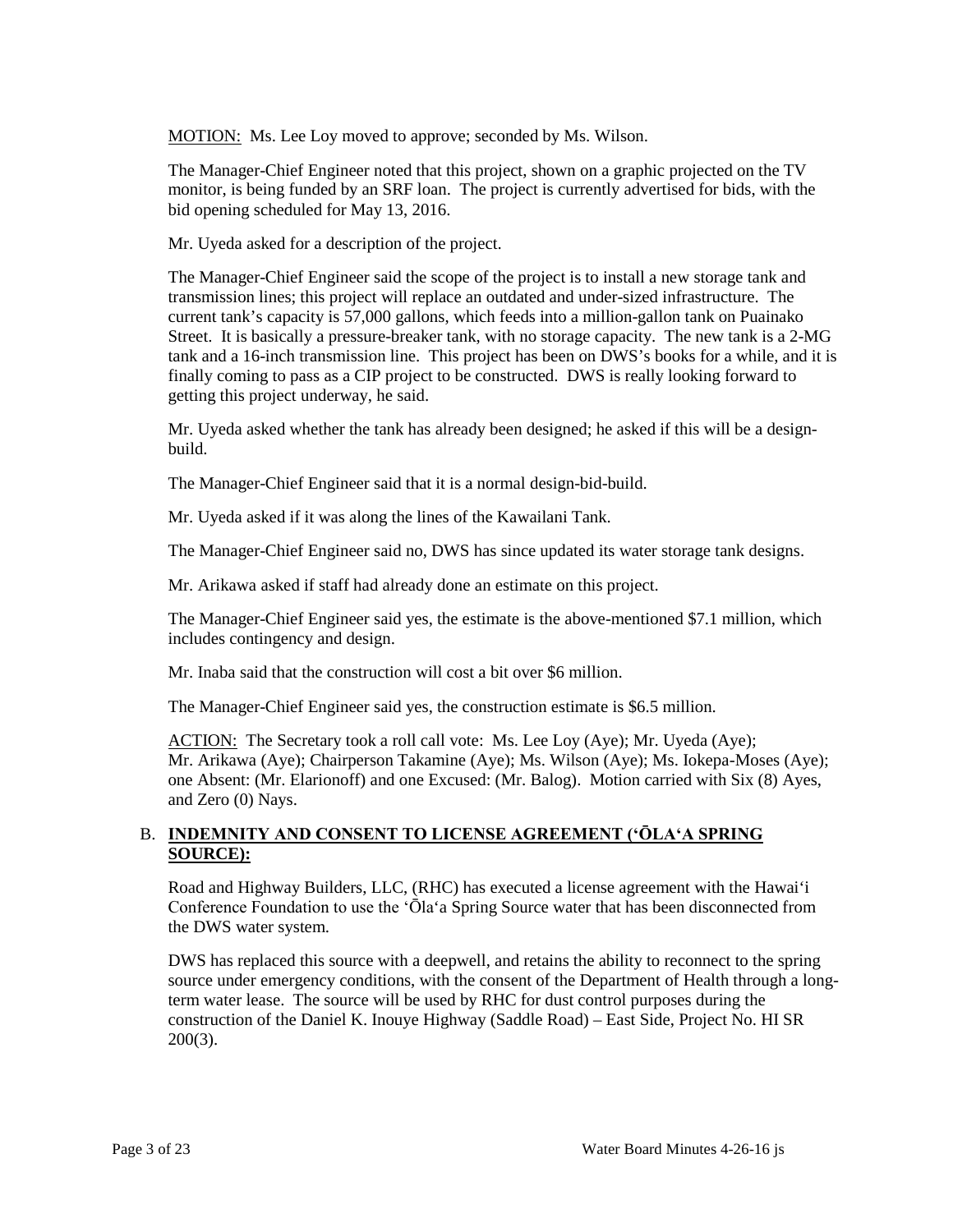standpipe is intended to be installed on 'Opalipali Street within Kaūmana City Subdivision, and This connection will be separate from the standpipe installed by Yamada  $\&$  Sons, Inc. RHC's not along Kaūmana Drive, where Yamada & Sons, Inc.'s standpipe is located.

 Foundation, subject to the approval of the Corporation Counsel and that either the Chairperson or The Manager-Chief Engineer recommended that the Board approve the Indemnity and Consent to the License Agreement between Road and Highway Builders, LLC, and the Hawai'i Conference the Vice-Chairperson be authorized to sign the document.

MOTION: Ms. Lee Loy moved to approve; seconded by Ms. Wilson.

 with the same contractor on the Saddle Road highway project. The source is owned and operated by a private entity; DWS has the intake and pipeline to the Department's Saddle Road Tank. The Street. This is not treated water; it is not water that DWS currently uses. However, DWS has access to this raw water through a long-term lease that DWS executed with the private entity. The Manager-Chief Engineer said that this Item involves providing construction water to Road and Highway Builders, who are currently working on the East Side project on the Daniel K. Inouye Highway. This agreement is similar to one that DWS did several years ago contractor plans to get their water from the raw water side, within the subdivision on Opalipali

Chairperson Takamine asked if the graphic on the screen was Kaūmana City.

 Department's control. DWS will not be charging the contractor for this water, because it is raw, The Manager-Chief Engineer said yes, this is DWS's uppermost tank in Hilo. DWS will provide a point of connection from within its tank site property, just to the chain-link fence that is on the border. From there, the contractor has to install whatever means that they need to fill up their tanker trucks. This agreement specifies that the contractor must pay for the work that DWS does on the site, and the contractor must also indemnify DWS for any eventualities outside the non-potable water.

 Mr. Uyeda asked whether there would be a clear-cut, whereby the contractor would be tapping into the tank directly.

 principal backflow preventer. Right now, DWS has a point of **disconnection** on the DWS site; this is a physical disconnect to ensure that the spring water is not connected to DWS's water tank. This is a DOH requirement, he added. The Manager- Chief Engineer said that the contractor is required to install a reduced-pressure

ACTION: Motion carried unanimously by voice vote.

### C. **MATERIAL BID NO. 2015-05, FURNISHING AND DELIVERING SPARE DEEPWELL PUMP AND MOTOR SETS FOR WAIMEA DEEPWELL, KEAHUOLŪ DEEPWELL, AND PI`IHONUA #1 DEEPWELL C – TIME EXTENSION:**

 90 calendar days to furnish and deliver the pump and motor set for Pi`ihonua #1 Deepwell C. The contractor, Beylik Drilling and Pump Service, Inc., is requesting a contract time extension of

 fact that the Department issued a hold on the order of the pump cable. This action had delayed the ability of the contractor to fulfill the order in a timely manner, and was beyond the control of Staff has reviewed the request, and is recommending approval of 70 calendar days, based on the the contractor.

 The Manager-Chief Engineer recommended that the Board approve a contract time extension of 70 calendar days to Beylik Drilling and Pump Service, Inc., for MATERIAL BID NO. 2015-05,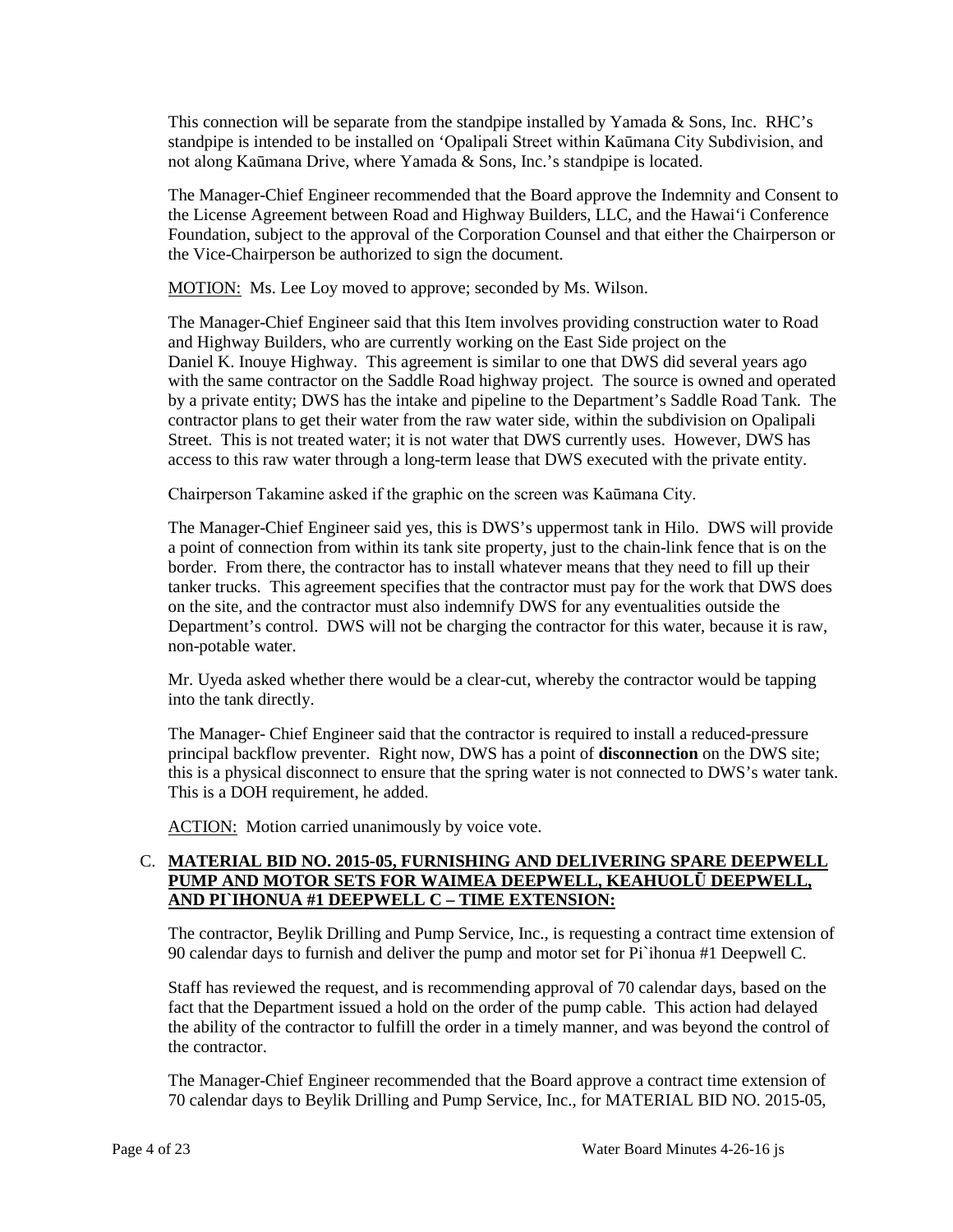WAIMEA DEEPWELL, KEAHUOLŪ DEEPWELL, AND PI`IHONUA #1 DEEPWELL C. If FURNISHING AND DELIVERING SPARE DEEPWELL PUMP AND MOTOR SETS FOR approved, the contract completion date will be revised from March 29, 2016 to June 7, 2016.

MOTION: Ms. Lee Loy moved to approve; seconded by Mr. Arikawa.

 to one of the parts, the Pi'ihonua #1 portion of the bid. Staff reviewed the time extension request, and found that 70 calendar days were justified, instead of the 90 days that the contractor was reluctant to bring in the cable for fear that it might cause problems for DWS down the road. Therefore, DWS had instructed the contractor to hold off ordering the power cable. By the time that DWS was ready to go ahead with the Pi'ihonua project, staff figured that the time needed for the contractor to bring in the cable and fulfill the terms of the contract would be 70 days. The Manager- Chief Engineer noted that this was a three-part Material Bid; today's Item applies requested. He explained that the Department had asked the contractor to pause on purchasing the power cable, due to concerns and challenges that DWS was having with the Haleki'i well. DWS

ACTION: Motion carried unanimously by voice vote.

# 7) SOUTH KOHALA:

### A. **WATER TREATMENT PROPOSAL NO. 2016-02, FURNISHING AND DELIVERING POLYMERS TO WAIMEA WATER TREATMENT PLANT:**

Bids for this contract were opened on April 14, 2016, at 2:00 p.m., and the following are the bid results.

| <b>Bidder</b>                          | Amount         |
|----------------------------------------|----------------|
| <b>Pural Water Specialty Co., Inc.</b> | \$198,220.53   |
| Phoenix V LLC dba BEI Hawai'i          | Non-Responsive |

| <b>Bidder</b>                   | Amount       |
|---------------------------------|--------------|
| Pural Water Specialty Co., Inc. | \$198,220.53 |
| Contingency                     | \$151,779.47 |
| TOTAL CONTRACT PRICE:           | \$350,000.00 |

 The reason for the high contingency is that due to past experiences, the dosage of polymers used in the jar testing is much lower than the actual amount used in the Water Treatment Plant. Also, as the source water's turbidity increases during the year due to unstable weather conditions, more polymers are used to meet the water quality requirements of the State of Hawai'i, Department of Health.

 to review as to form and legality of the contract by Corporation Counsel. The contract period is The Manager-Chief Engineer recommended that the Board award the contract for WATER TREATMENT PROPOSAL NO. 2016-02, FURNISHING AND DELIVERING POLYMERS TO WAIMEA WATER TREATMENT PLANT, to Pural Water Specialty Co., Inc.**,** for the bid price of \$198,220.53, plus \$151,779.47 in contingency, for a total contract price of \$350,000.00, and that either the Chairperson or the Vice-Chairperson be authorized to sign the contract, subject from July 1, 2016, to December 31, 2017.

MOTION: Mr. Arikawa moved to approve; seconded by Mr. Uyeda.

DWS uses at its Waimea Water Treatment Plant during the coagulation/flocculation process. The Manager-Chief Engineer said that this bid is for polymers, which are the compounds that During that process, the polymers cause the organic matter in the water to clump together, which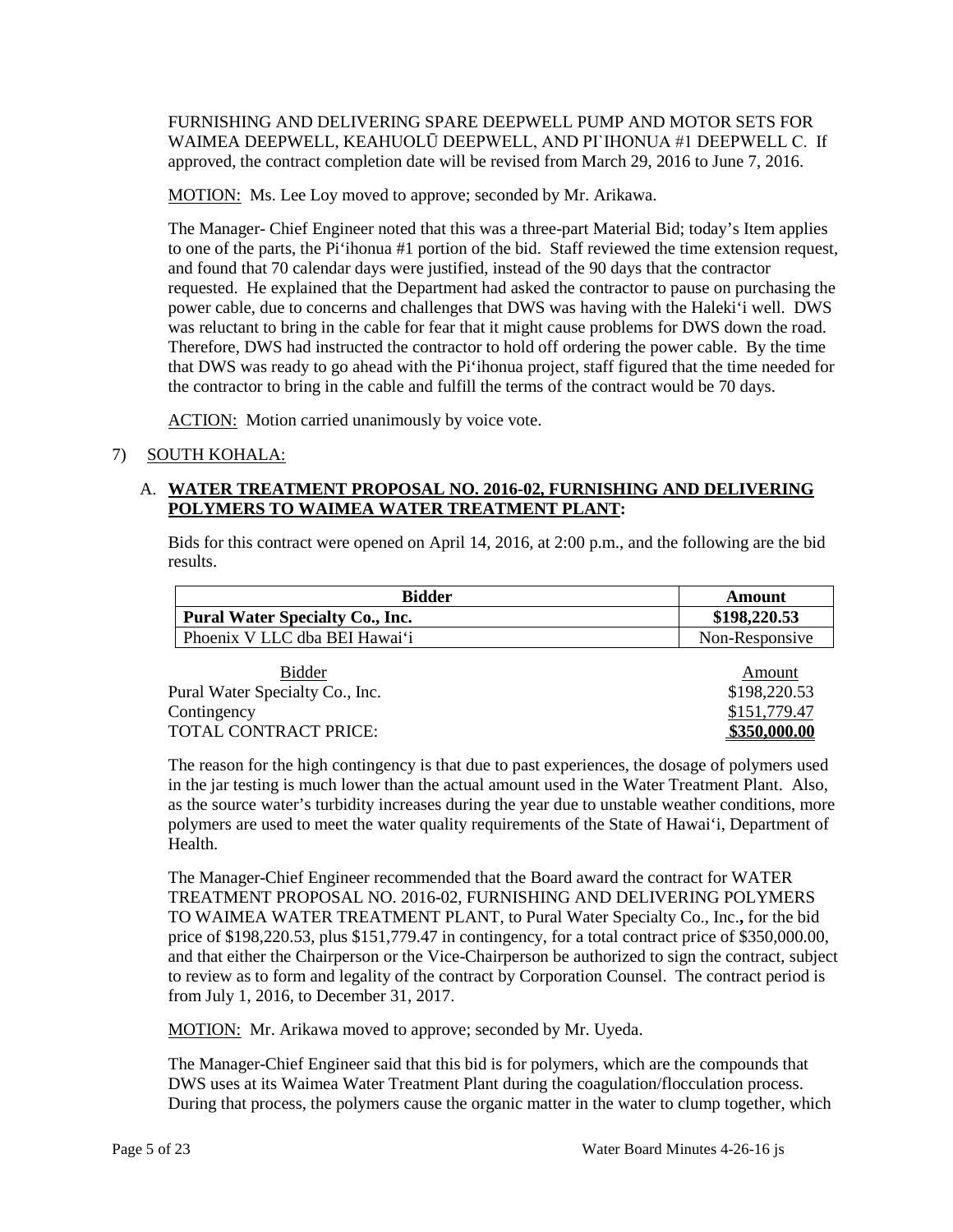found to be non-responsive; DWS was left with just one responsive bidder. Regarding the high contingency amount, DWS historically found that it needs more polymers than the jar tests indicate; this is due to external factors such as weather, he said. falls out of solution by gravity. There were actually two bidders for this Item, but one bidder was

Chairperson Takamine asked how frequently DWS needs these materials.

The Manager-Chief Engineer said that DWS uses the polymers daily. DWS purchases the polymers on an as-needed basis.

Mr. Ikeda confirmed this. Since DWS's Waimea well recently went down, the Department has been using more polymers because the water is dirtier. He said that it was a good thing that DWS had included a higher contingency, because for the past two years, that contingency has carried the Department through. This bid runs until December 31, 2017; meanwhile, DWS is doing compliance upgrades at the Waimea Water Treatment Plant. Once those upgrades are done, DWS will not be using this polymer anymore; DWS will be using a different chemical, for which the Department will need to go out to bid at that point.

Mr. Uyeda asked if this is the plant whose upgrade project the Board approved.

The Manager-Chief Engineer confirmed this.

Mr. Uyeda asked if DWS will still need the polymers once the upgrade project is finished.

Mr. Ikeda said it would not be this polymer; DWS will use a different one.

Mr. Uyeda asked if this polymer is in powder or liquid form.

Mr. Ikeda said it was in liquid form.

Ms. Lee Loy asked if there would be a cost savings associated with the new polymers at the upgraded facility.

Mr. Uyehara said the costs for the new polymer would be similar to the current one.

#### *(Mr. Elarionoff arrived at the meeting at 10:17 a.m.)*

 The Manager-Chief Engineer explained that despite the upgrade, DWS will retain a lot of the components of the existing conventional treatment plant regarding pre-treatment of the water. membranes will clog up faster; DWS would as a result face more maintenance and upkeep issues. The upgraded facility was actually designed to include the continual treatment of water, using the DWS does not want to process the very raw water straight through the membranes, because the existing facility, up to a point. The water will ultimately pass through the membrane, he said.

 Mr. Arikawa said he was a little concerned that the contingency amount is almost the same as the actual bid price.

 Mr. Ikeda said it was set that way just in case. With the Waimea well back up, DWS will hopefully not use as much polymers; this bid is on an as-needed basis anyway. DWS orders only what it needs, he said. If DWS does not use the allotted funds, the remaining money just goes back into the General Fund.

 Ms. Wilson asked if DWS has no recourse in a case like this, with only one responsive bidder. She asked if DWS just takes the only bid that is received.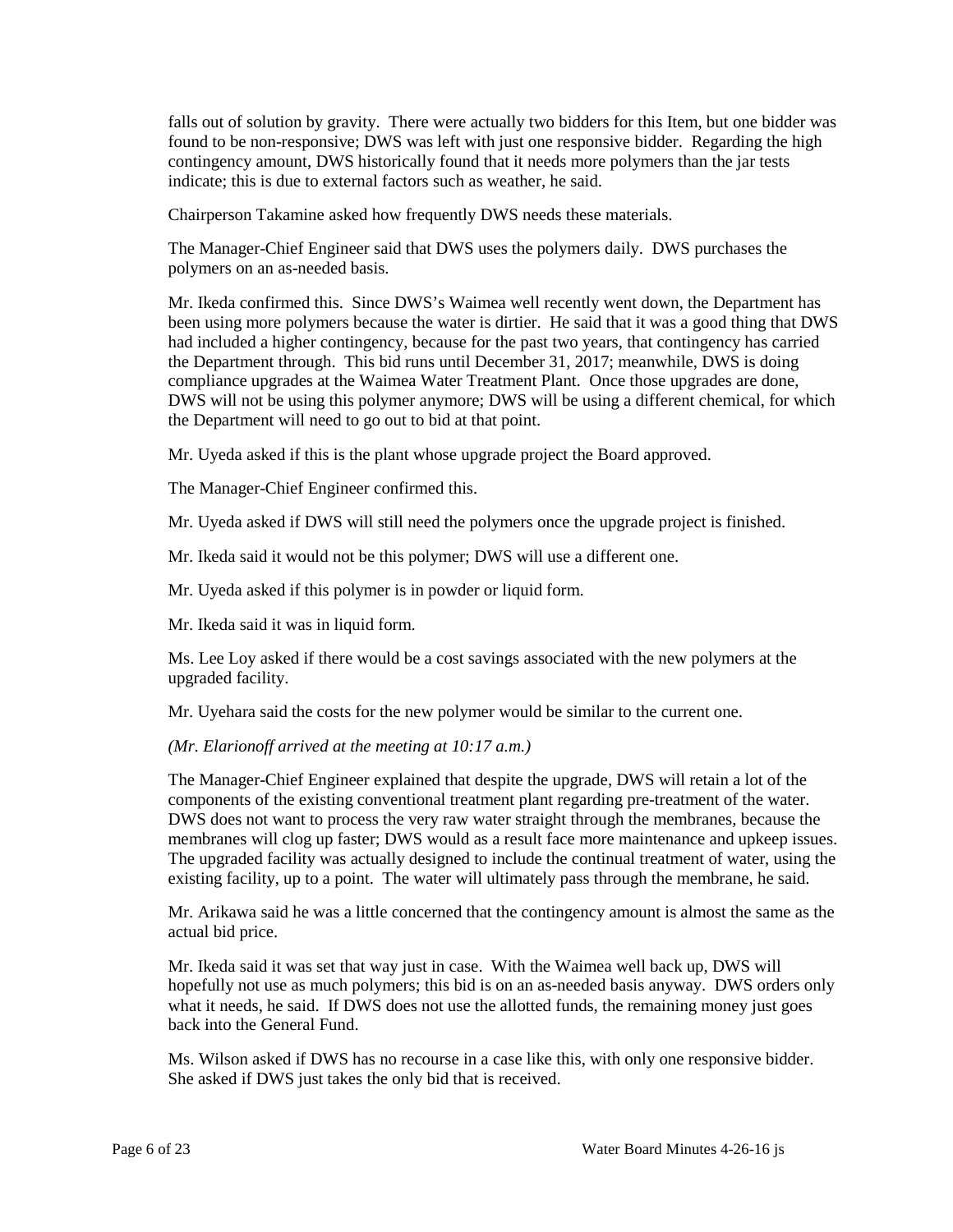Mr. Ikeda said yes, as long as that bid is reasonable.

 The Manager-Chief Engineer said that DWS is following HRS and HAR Procurement Code Department can re-advertise for bids, or it can modify the scope of the project, etc. However, if a sole bid is reasonable and practicable, then DWS normally awards to that bidder. requirements. If a sole bid comes in that is unreasonable, DWS has other options. The

 Ms. Iokepa-Moses asked if there are any repercussions for the non-responsive bidder; she asked if the non-responsive bidder was still eligible to submit bids at a future date.

 product information that DWS requires in order to evaluate the bid. It would not be fair to all of The Manager-Chief Engineer said yes. Such non-responsive bids hurt both the Department and the non-responsive bidder. It could be that the bidder forgot to submit a required bid document, such as a bid bond. Failing to submit a bid bond is a major cause for deeming a bid nonresponsive. Another instance to deem a bid non-responsive would be the failure to provide the other bidders who submitted the required bid documents, if DWS were to award to a bidder who had omitted a required bid document.

 Ms. Iokepa-Moses asked for confirmation that there were only two bidders involved in this case; she asked if there were a third bidder.

The Manager-Chief Engineer confirmed that there were only two bidders.

ACTION: Motion carried unanimously by voice vote.

### B. **JOB NO. 2015-1022, PARKER #1 DEEPWELL REPAIR – TIME EXTENSION:**

 90 calendar days, based on the fact that the Department furnished a spare pump to be used for repairs that were incomplete. This action caused the job to lose its position in the queue at the The contractor, Derrick's Well Drilling and Pump Services, LLC, is requesting a contract time extension of 90 calendar days. Staff has reviewed the request and is recommending approval of testing facility.

 The Manager-Chief Engineer recommended that the Board approve a contract time extension of 90 calendar days to Derrick's Well Drilling and Pump Services, LLC, for JOB NO. 2015-1022, PARKER #1 DEEPWELL REPAIR. If approved, the contract completion date will be revised from April 30, 2016 to July 28, 2016.

MOTION: Mr. Arikawa moved to approve; seconded by Ms. Iokepa-Moses.

 DWS had to take a column adapter off of another pump, and with that, DWS lost its place in the queue for testing at the pump manufacturing facility. There is a queue for contractors at these facilities, and DWS's contractor lost their place in line, and wound up having to go to the end of The Manager-Chief Engineer said this Item involved an error on the Department's part; DWS failed to provide a column adapter, which is the piece that mates the pump to the column pipe. the line again, he said.

 "…based on the fact that the Department furnished a spare pump to be used for repairs that were Mr. Elarionoff asked the Manager-Chief Engineer to explain the words in the Item write-up: *incomplete*." He asked what was incomplete.

 The Manager-Chief Engineer said the word "incomplete" referred to the fact that DWS did not provide the column adapter with the spare pump.

Mr. Elarionoff asked what a column adapter was.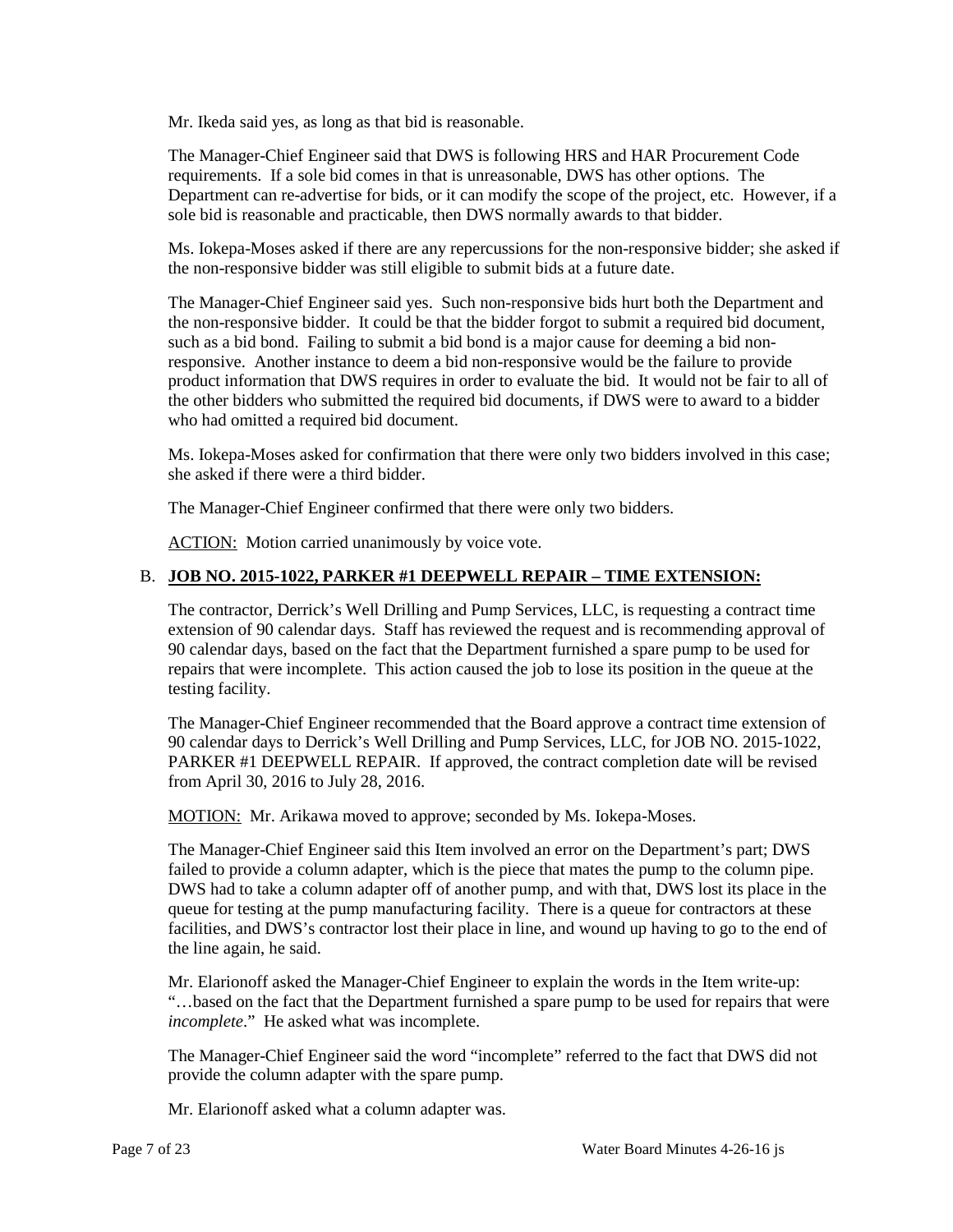The Manager-Chief Engineer called Mr. Young, a mechanical engineer, to explain.

 Mr. Young said that the column adapter is the piece that connects to the pump; for some reason, there was no column adapter, and nobody caught it in the field. DWS would have had to get a column adapter manufactured, but instead, the Department took another column adapter from Parker #2 Deepwell, which is also under repair.

Mr. Elarionoff asked if this was unusual.

 Mr. Young said it was unusual; it began with a spare *pump* that had been sitting around for a number of years; because it had been sitting on the ground for at least five years, DWS sent it factory that the pump was missing a piece, i.e., the column adapter, and therefore it lost its place back to the factory to have it checked and re-tested. In the process, DWS was notified by the in the queue for testing.

 The Manager-Chief Engineer said DWS internally needs to work on a checklist, to make sure that all of the required components are there, before the Department ships equipment off for testing.

Mr. Young acknowledged that the current case involves a mistake on DWS's part.

Mr. Uyeda asked what a string test is.

 each other; this gives one a better idea that the components work together. DWS is doing a lot Mr. Young explained that a string test involves testing both the pump and motor connected to more string tests, to make sure everything works together, he said. Historically, DWS only did pump tests.

Mr. Uyeda asked where the string tests were done.

Mr. Young said that it depends on the manufacturer; some manufacturers have multiple test sites.

The Manager-Chief Engineer said that sometimes the manufacturers have to coordinate the string tests because they do not have facilities deep enough to do their own string tests.

Mr. Young said yes, some facilities cannot even do string tests.

 DWS's pumps at some point. The total length of pump and motor can be quite long, and that is Department wants to do string tests that test the two components, i.e., pump and motor, mated together, in order to get the actual results, rather than a theoretical combination of two test results. The Manager-Chief Engineer said that it would be good to show the Board a photo of one of why DWS has in the past allowed separate pump and motor testing. However, ideally, the

Mr. Uyeda asked if someone from DWS witnesses the tests.

Mr. Young said that it is rare that DWS sends someone, unless there is an ongoing warranty issue. Usually, the test is witnessed, or DWS will have the factory engineer do the test, he said.

Mr. Arikawa noted that the letter from Derrick's gave the scheduled date of the testing as April  $14<sup>th</sup>$ . He asked if it was completed.

Mr. Young said yes, the equipment is on its way back.

Mr. Arikawa said that the letter gives the completion date requested as July  $29<sup>th</sup>$ . However, the Department's Recommendation gives the date as July  $28<sup>th</sup>$ .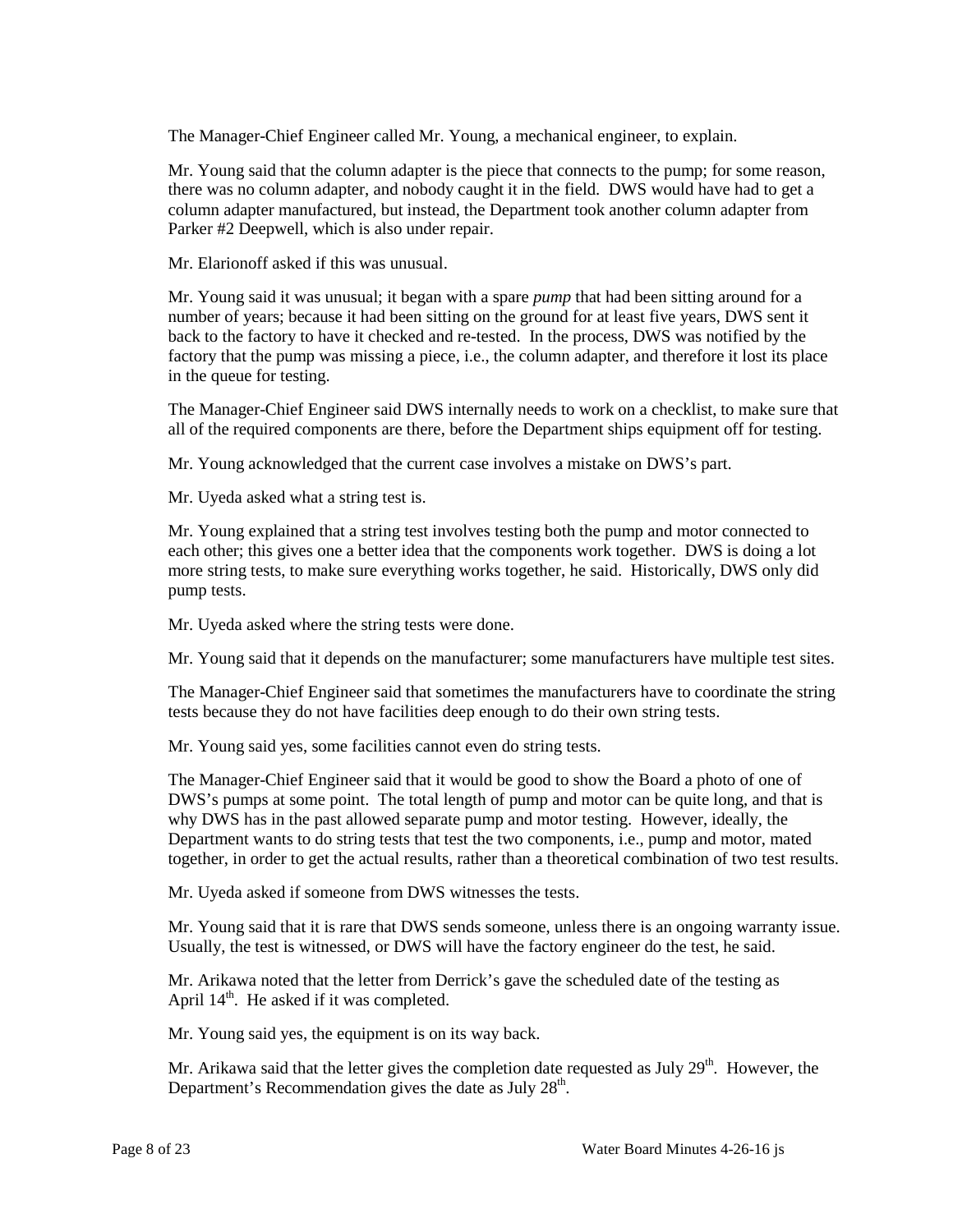Mr. Young said that DWS just got Derrick's letter; at the time that the write-up was done, the request was for 90 days.

Mr. Arikawa said the discrepancy is only one day.

 Ms. Wilson asked if the testing on April 14th showed that the pump was all right and that the components were okay, etc.

Mr. Young confirmed this.

ACTION: Motion carried unanimously by voice vote.

### 8) NORTH KONA:

#### A. **JOB NO. 2015-1032, HALEKI'I DEEPWELL REPAIR:**

 The contractor, Beylik Drilling & Pump Service, Inc., requested to appeal to the Board regarding DWS's denial of its recent time extension request for the above-mentioned project.

 The Manager-Chief Engineer noted that this is not an action Item, but the contractor had asked to present their situation to the Board. This Item was put on the Agenda to give the contractor the opportunity to speak to the Board.

 revised completion date of April 29, 2016. The scope of work was to remove the existing contractor was also tasked with shipping the failed motor that was pulled from the well to the during the first installation and start-up on December 23, 2015. The contractor was able to complete the second installation completed by March 15, 2016, she said. The problem with the Haleki'i Well online before the holidays, the contractor failed to get the spare motor crated and shipped out as fast as they should have; Ms. Gonsalves apologized for this oversight on their part. motor repair facility on January 28, 2016. The motor repair was completed on April 13, 2016, Wednesday, April 27th, Ms. Gonsalves said. She said that it was her understanding that this spare motor will be placed in storage for future emergencies, and that this delay has not caused any harm to DWS. She recapped that the contractor's request for the 42-day time extension is for the change order issued for the second pump and motor installation, which prevented Beylik from focusing on the crating and shipping of the motor in a timely manner, to meet the contract Ms. Toni Gonsalves, branch manager for Beylik Drilling & Pump Service, Inc., said that she was appearing on behalf of Mr. Fred Camero, who was attending to business on Oahu today. She said that her company was asking the Board to grant the 42-day time extension for this project, with a submersible unit, set at 1,600 feet, and to install a new submersible unit, supplied by DWS. The repair facility. The contractor believed that the 150 days allowed for this work was an extremely tight schedule. Ms. Gonsalves noted that the contractor had a major problem with the splicing cable splice was identified, and a change order was issued, she said. However, a time extension was not included or granted with the change order. Because Beylik's main focus was to get the The motor was picked up by the freight forwarder on December 30, 2015, and delivered to the and the motor is currently in transit; it is slated to be delivered to the DWS Baseyard tomorrow, deadline.

 Mr. Elarionoff asked the Manager-Chief Engineer what the Department's problem with the time extension was. He said that the reason he asked that was because, just prior to this Item, DWS acknowledged that it had messed up. He said everybody messes up, so he wondered what DWS's problem was with this time extension request.

The Manager-Chief Engineer said that this project consisted of two major scope components. One component was to get the existing Haleki'i Well back up and running; the second component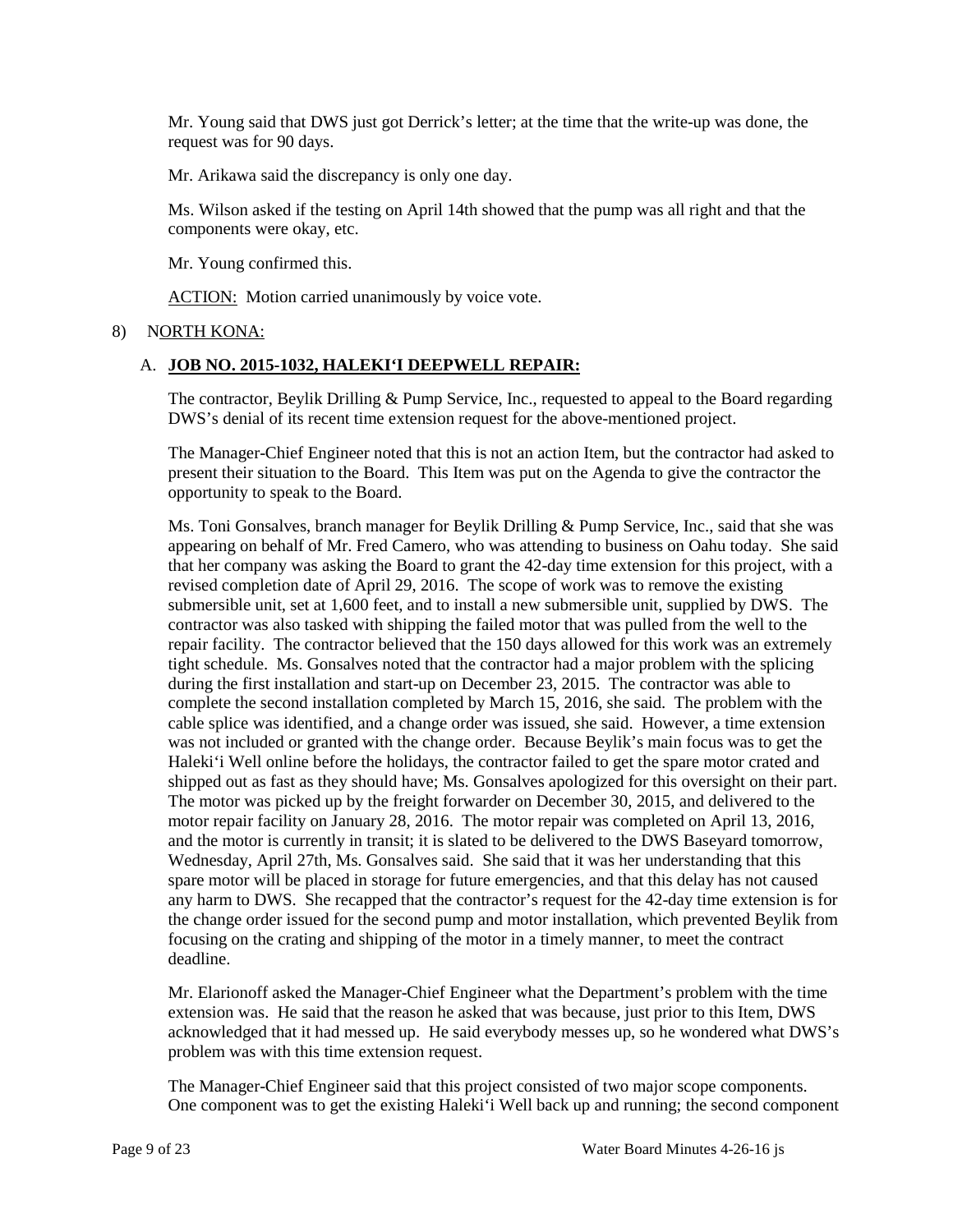was to refurbish the motor that was pulled out of the hole. The project went out to bid with these when DWS tried to get the well repaired, back up and running. That work still should have two scope components, with a March 18, 2016, completion date. The Manager-Chief Engineer acknowledged that there was a situation involving the cable and splicing portion of the work, allowed the contractor to complete the total job, i.e., the two scope components, by March 18th – if the motor had been shipped in a timely manner for the refurbishing work. If it had been shipped in a timely manner, the March 18th completion date could have been achieved, he said. While DWS empathizes with the contractor, the Department still feels that the March 18th deadline should have been met, the Manager-Chief Engineer said.

Mr. Elarionoff said that DWS screws up, the contractor screws up; he thought DWS should call it square and grant Beylik the 42 days.

 Ms. Lee Loy asked Ms. Self what the next step is for the contractor. She acknowledged that was not an action Item, but Ms. Lee Loy wondered what the remedies were, and what the next DWS denied the time extension, and the contractor was now appealing to the Board. This Item step was.

 Ms. Self said that under the contract and under the General Terms and Conditions, it is stated that the final decision rests with the Chief Procurement Officer, i.e., the Manager-Chief Engineer. The remedy is that the contractor is charged with liquidated damages for not meeting the deadline. She noted that the Procurement Code does not include a provision for appealing to the Water Board; it just says that the final decision rests with the Manager-Chief Engineer, and the remedy is liquidated damages.

Ms. Iokepa-Moses asked if this Item could be put on the Agenda for next month's meeting, with a Recommendation from the Manager-Chief Engineer.

Chairperson Takamine said that the Recommendation from the Manager-Chief Engineer is already to not approve the time extension.

 Ms. Iokepa-Moses said okay, she understood that; she asked what the liquidated damages to Beylik would be.

 Mr. Young said that as of today, the liquidated damages would be \$3,900.00. Beylik is expecting delivery tomorrow, when the liquidated damages would be \$4,050.00.

Ms. Iokepa-Moses said she supported the Manager-Chief Engineer's decision.

 The Manager-Chief Engineer said that a lot of this is outlined in the Procurement Code, as well as in DWS's General Terms and Conditions; it spells out acceptable reasons for delay, such as in itself. The only way that DWS suffers when it messes up is when DWS does not get the project some cases, a scope change. An allowable scope change could be when the Department messes up; the Department in this case asks the contractor to accommodate DWS's actions, by providing the contractor with a time extension – so that the contractor is not penalized. Technically, a contractor does have the right to ask for an escalation, etc. However, DWS does not self-penalize done in the same length of time that it originally advertised for.

Mr. Elarionoff said that is kind of a double standard.

The Manager-Chief Engineer said no, as an owner, that is basically what one has a contract for, with Terms and Conditions for both parties. If one party does not meet the Terms and Conditions, there will be legal ramifications for that.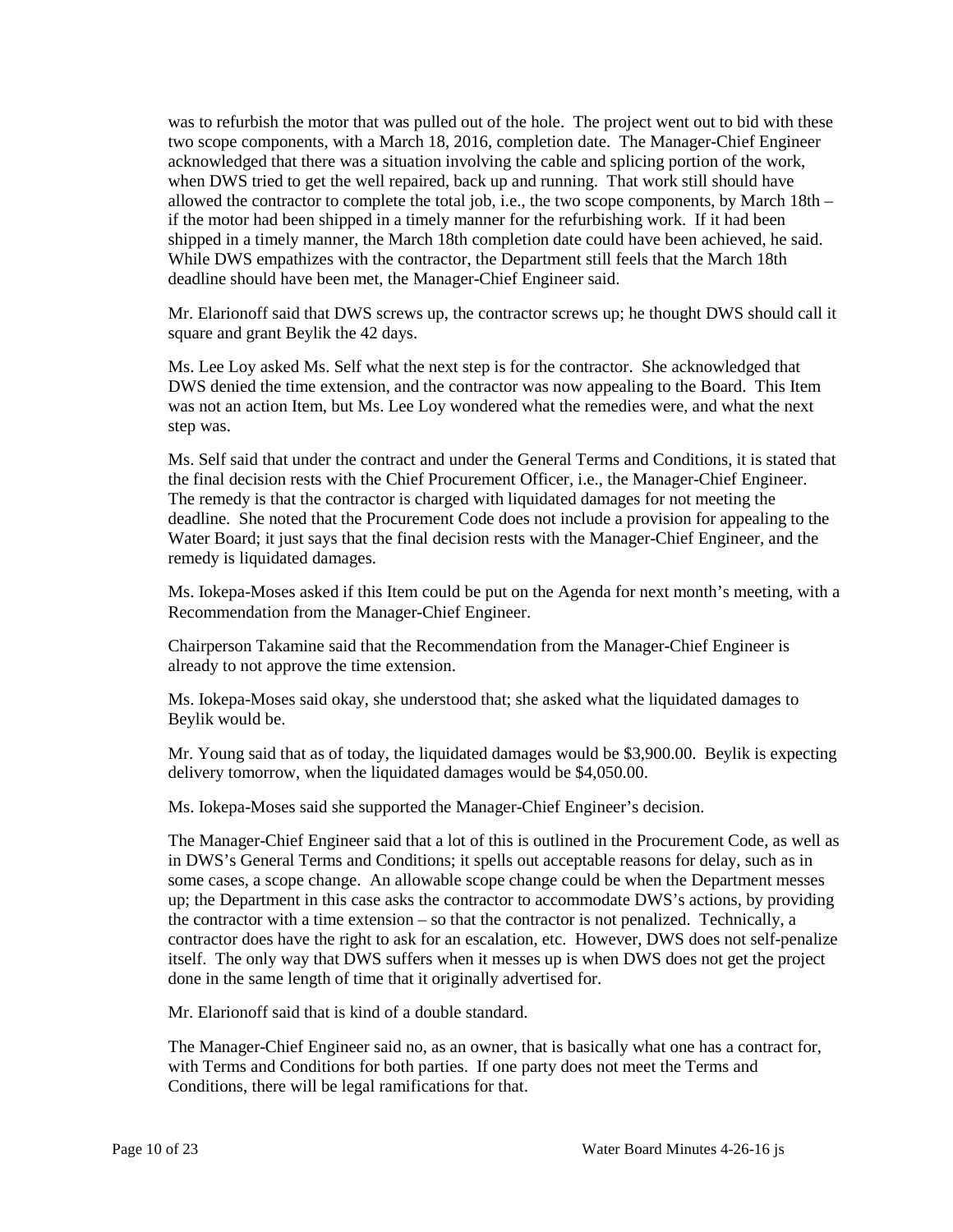Ms. Iokepa-Moses agreed, noting that DWS has on many occasions granted time extensions. However, she said she supported the Manager-Chief Engineer in denying this time extension request.

Ms. Lee Loy said that Beylik did not meet the criteria for getting a time extension; she agreed with Ms. Iokepa-Moses on supporting the Manager-Chief Engineer's decision.

 Ms. Self said that when the parties sign a contract, they agree to these General Terms and Conditions.

Mr. Elarionoff said he heard what everybody was saying, but it is part of his responsibility as a Board member to point out that nobody is perfect, therefore nobody can expect somebody else to be perfect.

The Manager-Chief Engineer said that is why DWS comes before the Board; the Department is accountable to the Board for its mistakes, too.

Mr. Elarionoff said that it is not fair to be compassionate to one, and not to the other.

 about the references there to "additional work scope change" and "unforeseen delays." She asked if DWS could consider the splice failure and the \$30,000.00 change order for the second push-Ms. Gonsalves, turning to Section 8.8 (b) and (c) of the General Rules and Covenants, asked pull as a scope change.

 The Manager-Chief Engineer said that is a scope change, but not all scope changes automatically well up and running, it probably could have been done sometime in December, he said. months were allotted, bringing the completion date to March 18th. Those additional three months why DWS feels that the motor should have been back by March 18th. qualify for a time extension. If the scope of this project was just to get the well back on line, then a time extension would probably be warranted, he said. If the project only entailed getting the However, because this project also included refurbishing the existing motor, an additional three were aimed at giving the contractor enough time to pull the existing motor, disassemble it, ship it and get it back. Notwithstanding the situation with the splice, the additional three months were

Chairperson Takamine said that as a contractor, he himself knows that there needs to be a sense of urgency on government projects. Therefore, he agrees with the Manager-Chief Engineer. If a contractor knows that DWS is going to be lenient on deadlines, granting time extensions left and right, then they will ask for time extensions each and every time. The Board has a fiduciary responsibility to the public; because the contractor did not meet the minimum criteria, the Board needs to support the Manager-Chief Engineer on this.

 Ms. Self said that although Ms. Gonsalves pointed to the Section involving "unforeseen delay," motor just sat there. If they had shipped it in a timely manner and something unforeseen happened during the shipping process, *that* would qualify as an unforeseen delay. However, the fact that the motor was not shipped in a timely manner was the cause of the delay. Beylik's delay was due to the fact that they failed to ship the motor out in a timely manner; the

Mr. Elarionoff noted that DWS had this equipment sitting around for five years.

Mr. Arikawa said that has nothing to do with shipping.

Mr. Elarionoff said that Mr. Arikawa was right, adding that there were no clones in the room.

Mr. Arikawa said it has nothing to do with being perfect, either.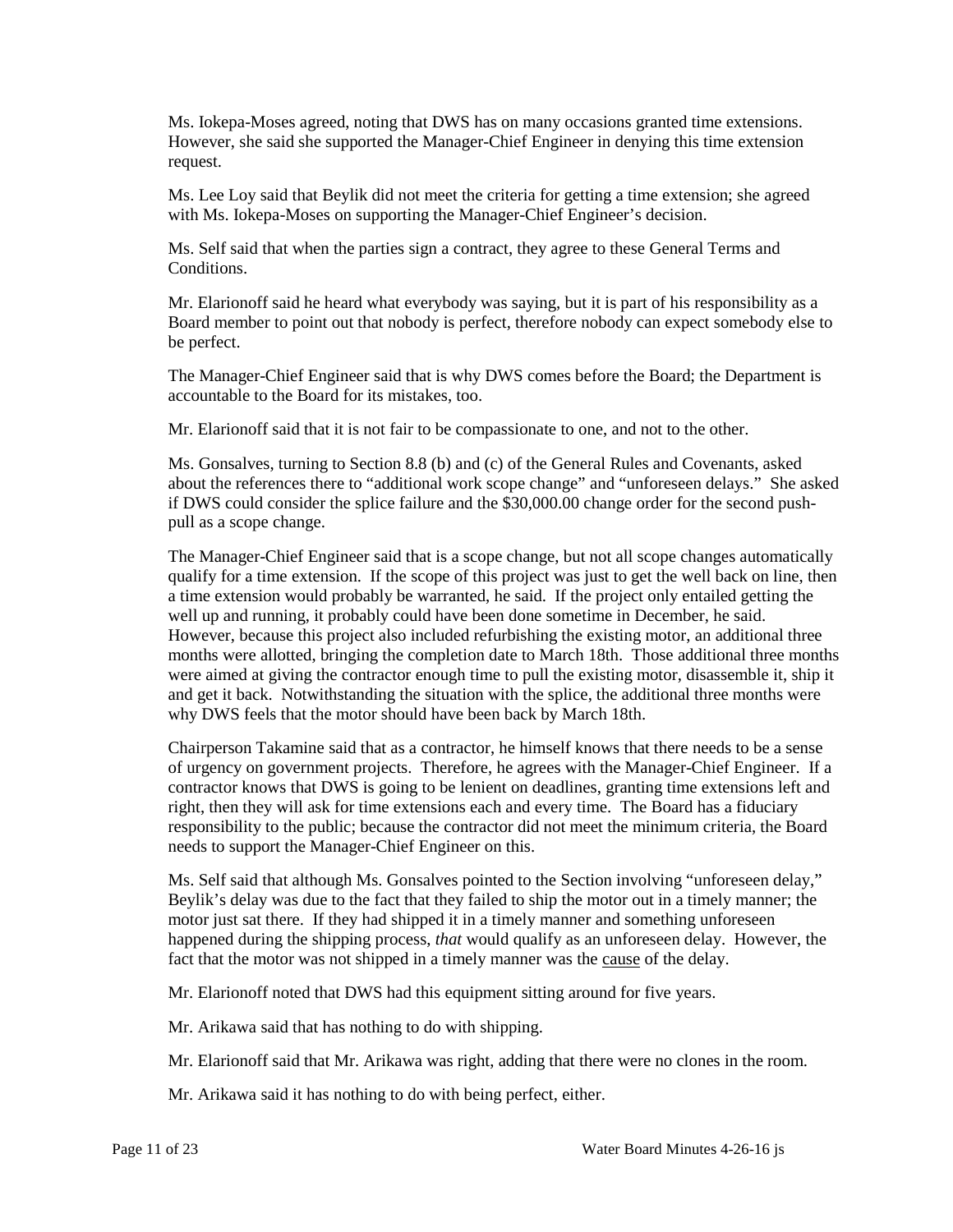to toe the mark as well. Mr. Elarionoff said that the idea is that if one expects something from somebody else, one needs

Mr. Arikawa said that was true.

Ms. Iokepa-Moses said that the Board cannot use discretion like that with this contractor. If it did, then DWS would never be able to enforce deadlines. The Board has to go by the book, and has to be fair to everyone. She was confident that DWS would do business with Beylik over and over again, because they are a good company which provides good service. However, the Board and DWS have to follow the Rules. Things get unfair when exceptions are made for some people, and not for others, she said.

Mr. Arikawa asked if a Motion was needed.

 Ms. Self said that the Board could move to support, or not support, the Manager-Chief Engineer's decision.

Chairperson Takamine called for a Motion.

MOTION: Mr. Elarionoff moved to grant the time extension to Beylik. There was no second, so the Motion died.

 continue to adhere to the Department's Rules, policies and procedures; seconded by Chairperson Takamine, Ms. Wilson and Ms. Iokepa-Moses; one (1) Nay: Mr. Elarionoff, and one ACTION: Ms. Lee Loy moved to support the Manager-Chief Engineer's decision, and to Ms. Iokepa-Moses. Motion carried with six (6) Ayes: Ms. Lee Loy, Mr. Uyeda, Mr. Arikawa, (1) Excused (Mr. Balog).

### 9) SOUTH KONA:

### A. **4th AMENDMENT TO WELL SITE DEVELOPMENT AGREEMENT, 1250 OCEANSIDE (HŌKULIA) WELLSITE DEVELOPMENT AGREEMENT - UPDATE:**

 on an executed Agreement as of yet. DWS is disappointed and frustrated about this, especially since there was such a scramble at the end of last year to get it worked out. DWS came before the The Manager-Chief Engineer said he was disappointed to report that there has been no progress Board at that time with a line-by-line negotiation with the other party; despite those efforts, DWS still has not seen an executed Agreement. He said that Corporation Counsel has remained in fairly regular contact with the party's attorney. DWS will continue to keep this Item on the Agenda, unless the Board feels otherwise.

Mr. Arikawa said the ball is in Oceanside's court, and DWS has been waiting for the Agreement for months. The Item should be removed from the Agenda.

The Manager-Chief Engineer said that the Item can be removed, and put back on when DWS gets something.

Mr. Arikawa said that it would be put back on an as-warranted or as-needed basis.

 which would provide water for the community there. As the months tick off, the can keeps getting kicked down the road on providing water to that community, she said. She said she completely supported taking this Item off the Agenda. This matter of getting water to the Ms. Lee Loy agreed with the Manager-Chief Engineer that the other party had come to the Board at the  $11<sup>th</sup>$  hour, and DWS had hammered something out for them. That Agreement allowed the other party more time to do their well, which tied DWS's hands on exploring another possible site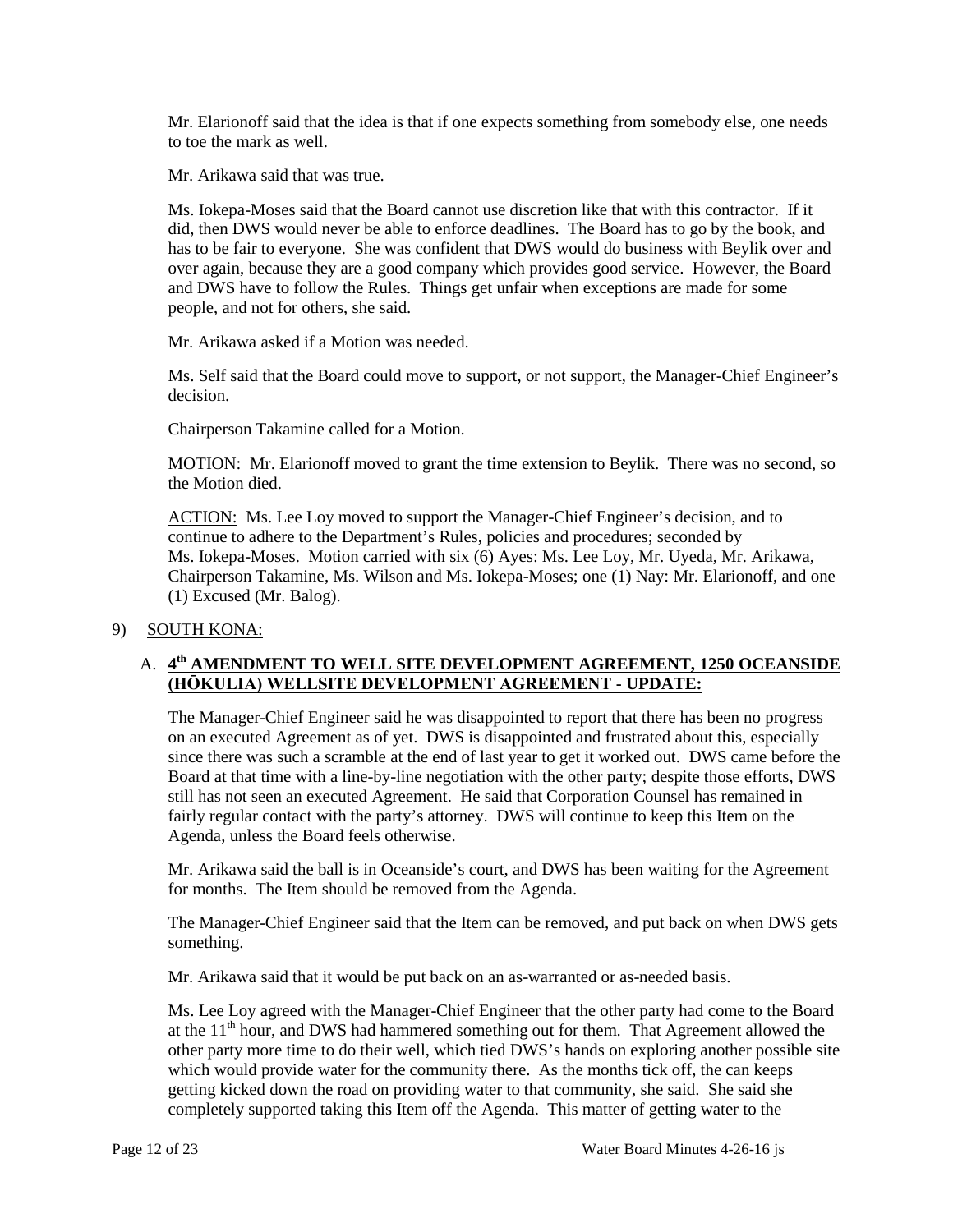community is not something that the Board should ignore indefinitely; that community will go without water for even more years, she said. The people there need water, she said.

# 10) KA'Ū:

## A. **PROFESSIONAL SERVICES AGREEMENT RE: HAWAIIAN OCEAN VIEW ESTATES SECOND WELL:**

Funds for planning and design for a potential second well in Hawaiian Ocean View Estates (H.O.V.E.) have been appropriated by the State. DWS, through the County, would administer the professional services. The State has appropriated funds in the amount of \$725,000.00 for the planning and design phase to the County.

 professional services contract to perform the planning and preliminary design of a second well in H.O.V.E., should the funds be allotted. The Manager-Chief Engineer recommended that the Board allow DWS to enter into a

MOTION: Ms. Iokepa-Moses moved to approve; seconded by Ms. Wilson.

 \$725,000.00 appropriated for the planning and design of another water source in the H.O.V.E. area. DWS recently learned that these funds were going to lapse at the end of June, so there has been a scramble to obtain the State funds, he said. DWS has been working closely with the area's Council Member, the Mayor's Office, Public Works, and all of the other entities who are Governor, the Manager-Chief Engineer said. Once the funds are released, DWS must encumber the funds by executing a contract. The reason why this Recommendation is being brought to the Board today is because the project, which entails a consulting contract for a second well in H.O.V.E., is not on DWS's CIP list, he said. That is why DWS is today asking the Board's contract to encumber the funds. The H.O.V.E. community has expressed through Rep. Creagan that the second source is a need for them, and DWS is trying to respond to that need. The DWS does not want to sit idly by and let the funds lapse. The Manager-Chief Engineer explained that State Representative Richard Creagan got involved in obtaining State funds. It looks promising that these funds will be released by the approval to proceed with the Procurement of Professional Services. He reiterated that even once the Governor releases the funds, DWS will not have them locked in until DWS has an executed Manager-Chief Engineer said that Rep. Creagan was able to secure funding from the State, and

Ms. Wilson asked when the State Legislature actually approved these funds.

 The Manager-Chief Engineer said it was through Session Laws 2014, Act 122, which is the did not want to just take taxpayer money and use it if CWRM did not feel that the aquifer there this study, which is for planning and design, the Manager-Chief Engineer said. Part of the planning scope that DWS foresees involves public outreach to see what the community's needs Legislature's big Budget Act. Council Member Maile David, representing Ka'ū District, asked DWS what was happening on the funds. Upon Ms. David's inquiry, DWS asked the Commission on Water Resource Management (CWRM) what they thought of another well in the area; DWS could sustain another source. After DWS double-checked with CWRM, the Commission responded that it needs more information in order to discern what this aquifer is capable of providing. DWS currently has only the one well in the area, so DWS decided to go ahead and do really are; DWS can move forward once the needs are established.

Ms. Lee Loy said that she liked the idea.

Mr. Uyeda asked if \$725,000.00 is enough money to properly complete the job.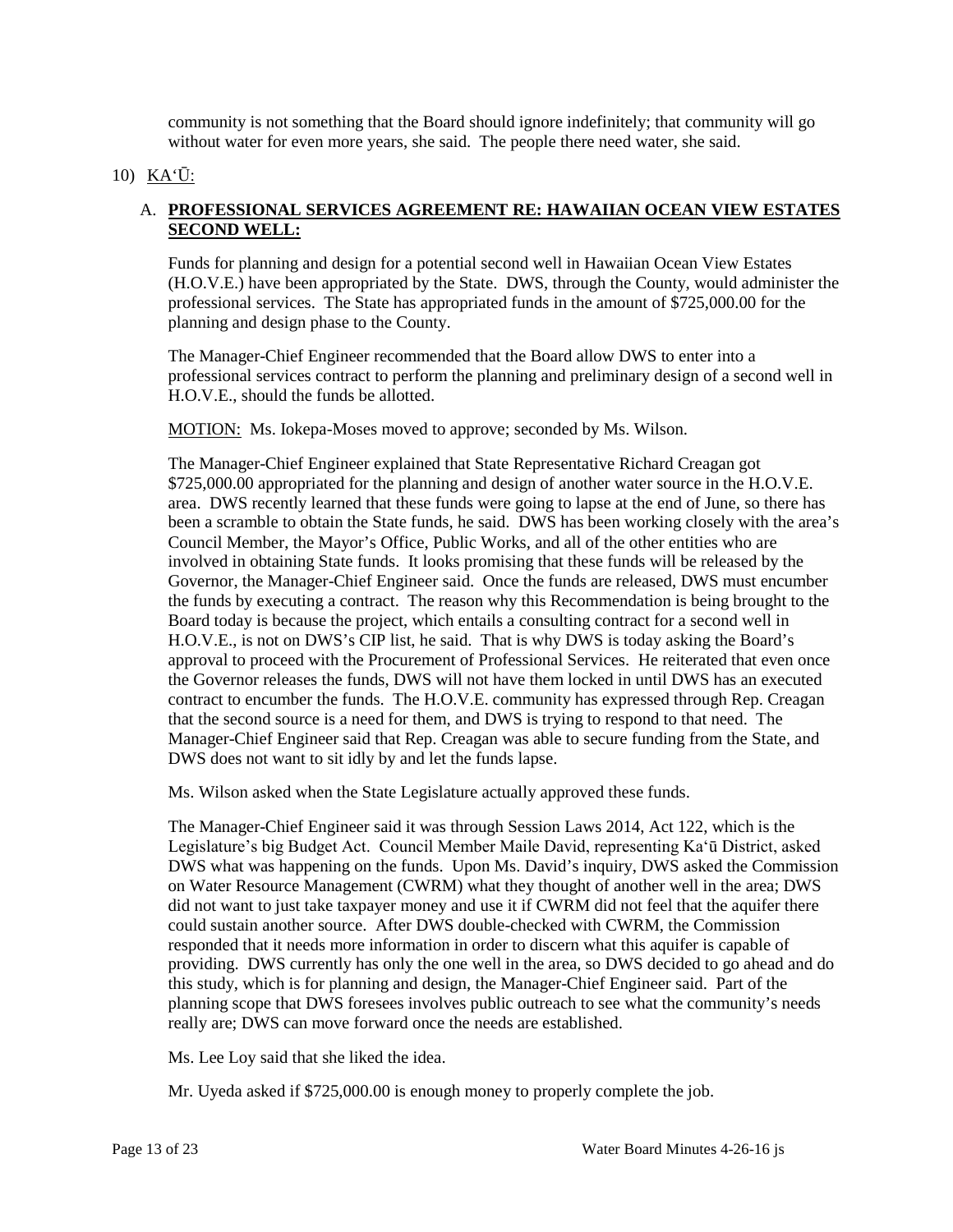amount in fact is quite a lot more than DWS has for planning and design of projects. DWS plans he said. DWS plans to be open and tell the community that these are the funds that are available; The Manager-Chief Engineer said that the funds are earmarked for planning and design, and the to take the funds as far as it can, based on what information DWS plans to gather from the public, the Department intends to ask for the community's help in figuring out what could fit the community's needs, within this \$725,000.00 allotment. That money will not be for constructing the well itself; it will just be for planning and design, he said. He expressed hopes that DWS can get enough information to make a good decision moving forward, for the construction phase.

Ms. Wilson asked what the timeline is for the Governor actually releasing the funds.

 The Manager-Chief Engineer said he was not sure, but DWS has gotten favorable indications. Budget and Finance that they also have heard of requests for the funds to come through, so The area's elected officials, including Ms. David, Representative Creagan and Senator Josh Green, are doing their part to inquire with the Governor's office about releasing the funds, and DWS is sending letters and other communications as well. DWS has heard from the staff at State apparently there have been communications to the Governor's Office regarding the release of the funds.

 considered part of the planning and design. Mr. Elarionoff said that on planning and design, it seemed to him that DWS was going outside of the scope with its intention to check with the community on needs. He asked if need was

 The Manager-Chief Engineer said yes, on this project, DWS feels that it is part of the planning and design. Right now, all that DWS has out there is a spigot and standpipe facility, so DWS needs to hear from the community what they really want from a second well.

Mr. Elarionoff said they want house-to-house service.

 The Manager-Chief Engineer said that if that is what the community wants, then DWS must be very clear about what is involved in a construction scope of that magnitude. If, on the other hand, and construct, he said. DWS has heard that the commercial area needs water, as well as needs for fire protection, etc. The community may want to build a school for the area. DWS needs to hear the community just wants another spigot and standpipe facility, that will entail a different design scope. In any case, DWS wants to hear from the community itself as to what their expectations are; until DWS knows what the community wants, the Department will not know what to design from the community itself, instead of imposing on them what DWS feels the community needs at this point in time, the Manager-Chief Engineer said.

Mr. Elarionoff asked if it would be sufficient to just dig a well.

 The Manager-Chief Engineer said not really; it depends on what capacity the community is looking for. The current well has a capacity of 100 gallons per minute (GPM), but the scope of doing a well of the same capacity differs greatly from that of a 1,000-GPM well, in terms of electrical requirements, transmission requirements, storage requirements, and distribution requirements.

 – to see if it is even feasible to drill there. Chairperson Takamine asked if these monies would basically go toward doing a feasibility study

 the one hole in the ground, and that is the only groundwater information that DWS is getting The Manager-Chief Engineer said yes, that is what DWS envisions. He noted that DWS only has currently. DWS has not yet reached out to consultants, but it would be helpful to DWS if the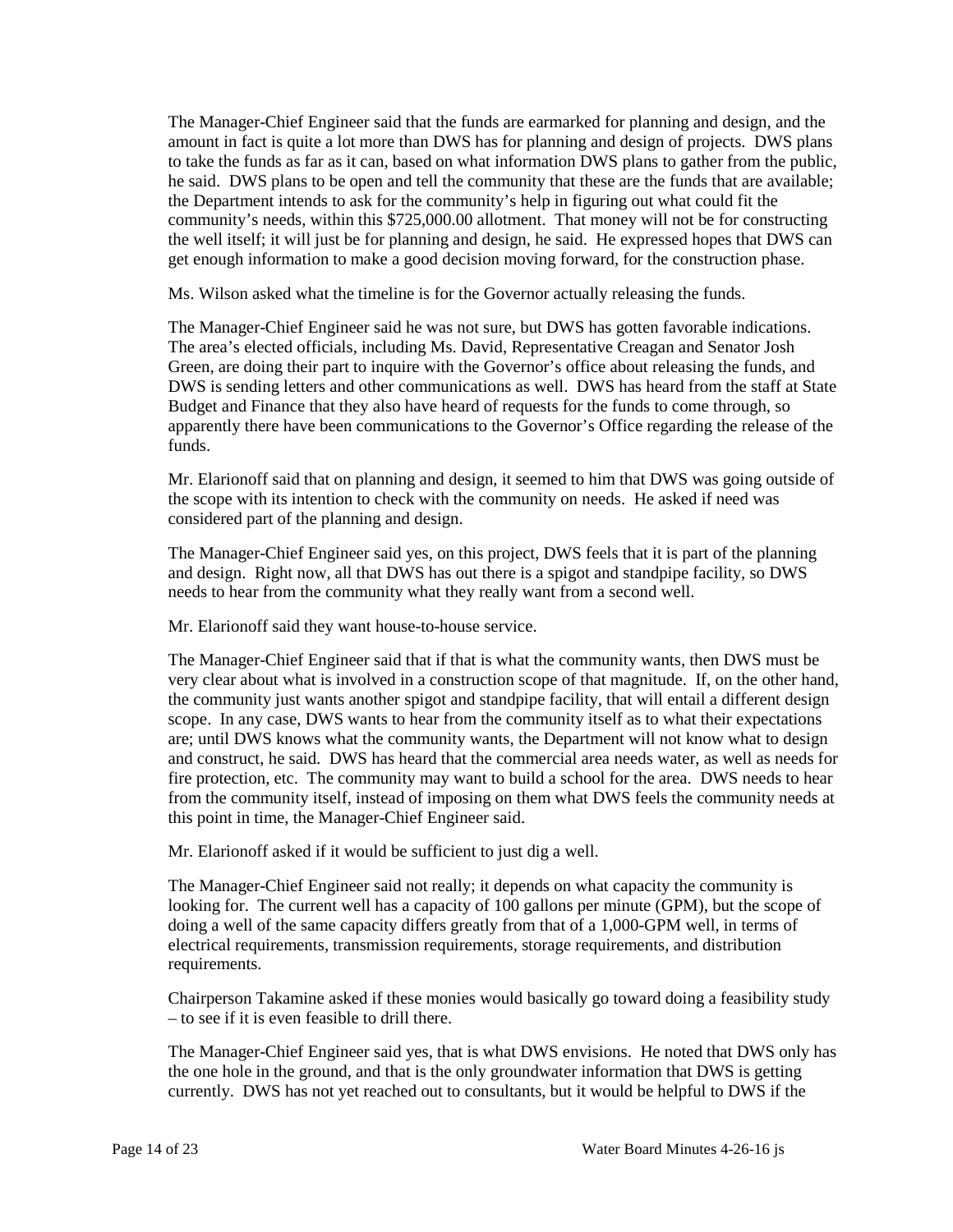subsurface evaluation and analysis. That would tell DWS a lot, he said. One location might not might produce. There is no sense drilling a well in a location that is not going to produce any consultants could team up with a driller to do some smaller test holes, and conduct some produce anything because its geological formation is dense, while another location down the road water, he said. There are many unknowns, and it is hard to move to the next step unless DWS finds out exactly what the needs of the community are, the Manager-Chief Engineer said.

#### 11) MISCELLANEOUS:

#### A. **DEDICATIONS:**

The Department has received the following documents for action by the Water Board. The water systems have been constructed in accordance with the Department's standards, and are in acceptable condition for dedication.

### **1. GRANT OF EASEMENT**

Grantor: County of Hawaii Tax Map Key: (3) 2-4-001: 177 (portion), Lot 3-B2 (portion)

# **2. GRANT OF EASEMENT**

Grantor: County of Hawaii Tax Map Key: (3) 2-4-001: 177 (portion), Lot 3-B1 (portion)

#### **3. BILL OF SALE**

Final Inspection Date: 7/13/2015 Seller: Hawaii Island Community Development Corporation Tax Map Key: (3) 2-4-001: 177 (portion) Facilities Charge: \$38,500.00 Date Paid: 1/28/2015 Water System Cost: \$228,481.00

#### **4. BILL OF SALE**

 Facilities Charge, Date Paid, Final Inspection Date, Water System Cost: *All included in* Sellers: Hawaii Island Community Development Corporation Tax Map Key: (3) 2-4-001: 177 (portion) *above.*

The Manager-Chief Engineer recommended that the Water Board accept these documents subject to the approval of the Corporation Counsel, and that either the Chairperson the Vice-Chairperson be authorized to sign the documents.

ACTION: Ms. Wilson moved to approve; seconded by Mr. Arikawa, and carried unanimously by voice vote.

### B. **STANDPIPE SIGNUP PROCEDURES:**

*(This Item was deferred from the March 22, 2016, Water Board meeting.)* 

 to provide additional standpipe services. The Department has several vacant standpipe accounts Due to the ongoing dry weather conditions across the island, the Department anticipates the need that can be utilized, and would like to propose application procedures for discussion and implementation.

The Manager-Chief Engineer recommended that the Water Board discuss and approve the standpipe application procedures for implementation by the Department.

MOTION: Ms. Lee Loy moved to approve; seconded by Ms. Wilson.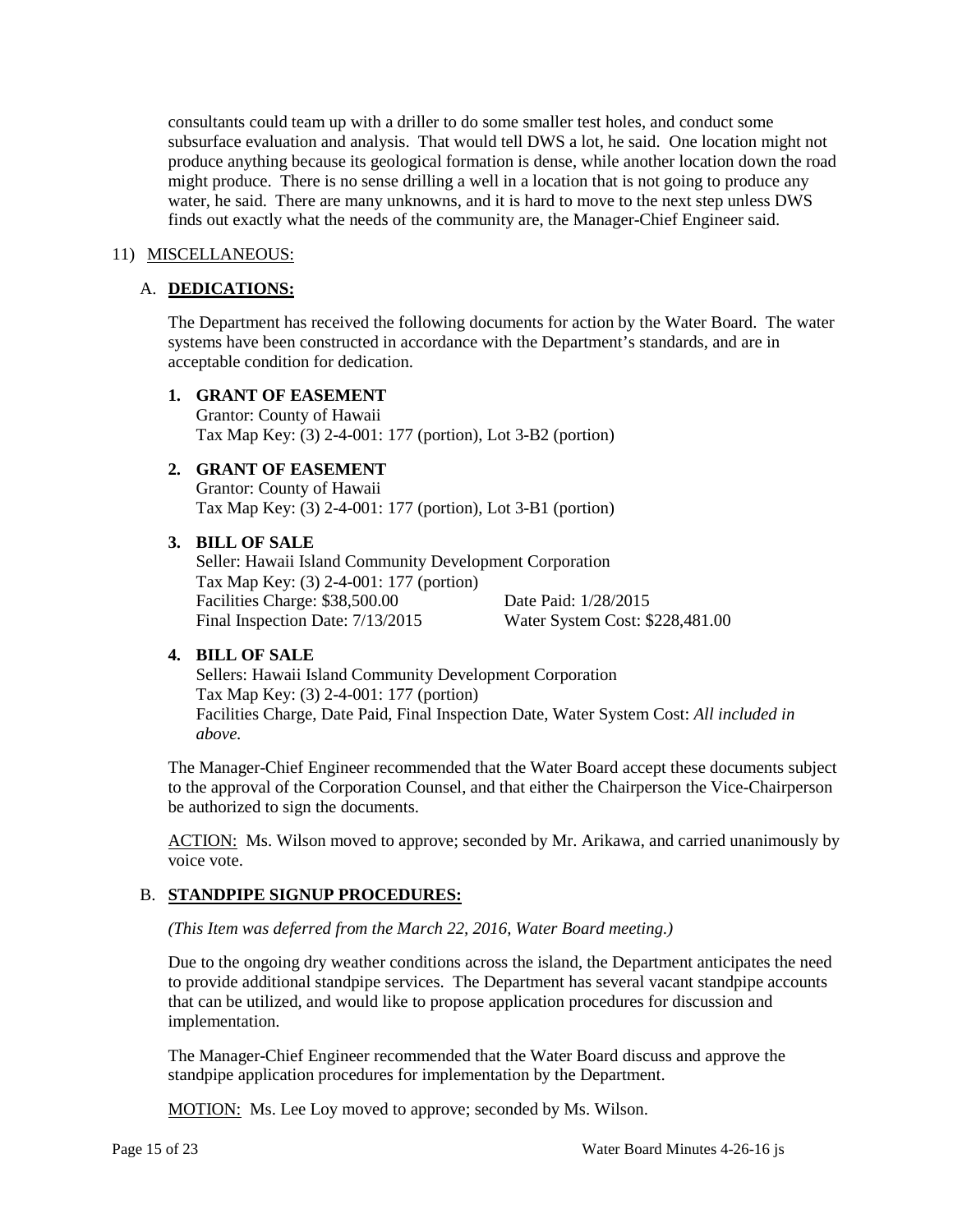included in the packets were DWS's current policies and conditions that standpipe applicants are water haulers, there are a fair number of account holders who are not, he said. The listing for the said that, for example, the Army might have an account in case the Kīlauea Military Camp The Manager-Chief Engineer reminded the Board that at the March Board meeting, there were some questions raised, including the question of making the existing standpipe account holders get Public Utilities Commission (PUC) permits, i.e., be PUC-compliant. DWS provided in this month's Board packets a list of standpipe account holders and their respective water usage. Also asked to sign. By providing this information, DWS wanted to illustrate where the challenge lies in making some of these existing accounts PUC-compliant. While a lot of the account holders are Kea'au facility shows agencies such as the Department of the Interior and the U.S. Army. He catchment goes dry. The Manager-Chief Engineer did not believe that these agencies would be able to become PUC-compliant.

 is a user; she wondered if the agencies would bump the other person off the standpipe if the Ms. Iokepa-Moses said that these agencies have lockers from DWS, but their usage is zero. She said that it would seem that these agencies would be acting as a back-up for somebody else who agencies need to use the water.

 The Manager-Chief Engineer said all of this information is being made available for the Board's application procedures, DWS is not in a rush to finalize these application procedures. DWS to get inquiries from water haulers who wanted to apply for some of these vacant lockers. decided to put the procedures up for the Board's evaluation and discussion, he said. discussion. Although the Department's Recommendation is that the Board discuss and approve wanted to bring it to the Board now because a couple of months ago, the Department was starting Because of the standpipe allocation controversy that arose in H.O.V.E. several years ago, DWS

 very seriously. Inactive accounts should be eligible for discontinuation of locker use, she said. Ms. Iokepa-Moses said that she could see it consistently on this document; there are a lot of individuals who have zero usage each month. She thought those accounts should be looked at

The Manager-Chief Engineer said that the Department could look at that; that was something that DWS also was considering.

 Ms. Lee Loy noted that the Department of the Interior and the Army are Federal government entities.

 Mr. Uemura of Customer Service said he believed the Department of the Interior standpipe user was the Volcanoes National Park.

 Ms. Iokepa-Moses said that for a government entity like that they might have a justification for having a standpipe, whereby they attest each year that their agency's standpipe account is justified. She believed that they would submit a letter to DWS every year to justify why they should have a standpipe account.

 Ms. Lee Loy said that the justification would be along the lines of protection of public health or public safety; she completely agreed with that. Ms. Lee Loy said that there would be some kind of differentiation as to why these agencies would stay at zero usage for many months, while still maintaining their lockers.

 The Manager-Chief Engineer said it appeared that the Board wanted DWS to reach out to the want to continue with the account. account holders whose usage is consistently zero; DWS could ask these account holders if they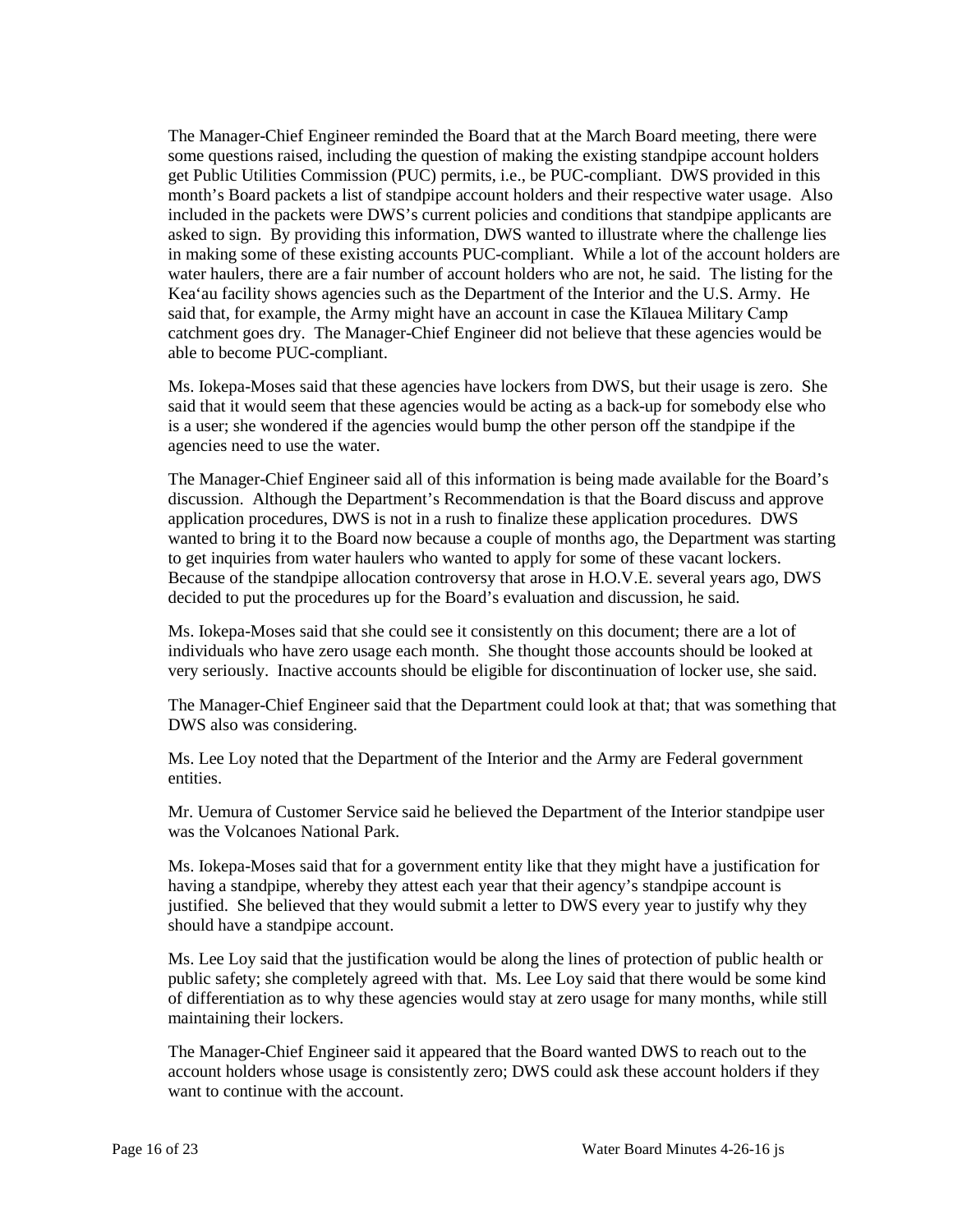Ms. Iokepa-Moses said that other people could be using those lockers.

The Manager-Chief Engineer said that DWS could do the outreach to zero usage account holders.

Ms. Lee Loy said that getting new account holders who actually *use* the water would translate into money for DWS.

 Mr. Uyeda noted that based on the agreement that was in the packets, DWS has the right to terminate standpipe accounts.

 The Manager-Chief Engineer said yes, that was why DWS wanted to show this form to the Board; he invited the Board to offer any comments they had regarding the form.

Mr. Elarionoff asked whether the Department of the Interior paid DWS a standby fee.

The Manager-Chief Engineer confirmed that they pay a standby fee.

 Mr. Elarionoff said in that case, they have a right to be account holders, as long as they pay the standby fee.

 somebody else who needs water might be seeking a standpipe account. The zero usage people maximize the use of the resource, she said. Ms. Iokepa-Moses said the zero usage account holders are not using the water, whereas are just holding on to the lockers, paying their standby fees, she said. The Department needs to

 their accounts. However, based on today's discussion, DWS can reach out to all of the zero usage The Manager-Chief Engineer said the zero usage account holders are meeting their obligations according to the current policies and conditions; DWS has no reason to ask them to discontinue standpipe account holders.

Mr. Elarionoff said he was concerned that because he himself had some water meters that he did not use, DWS might cut him off, too.

 for domestic use, whereas the intent of the standpipes is to service more than one entity. The intent of the standpipes is for the benefit of the community, as opposed to an individual meter to a residence or commercial business. That is where the big difference lies; DWS does not intend to handle individual accounts the same way as standpipe accounts, he said. One other difference is that the individual account holders pay a Facilities Charge (FC), which is their fair share of the facility where DWS provides water to an entity without levying the FC; in other words, the standpipe account holders did not pay to upgrade the system: the wells, the tanks, the actually installs infrastructure for a commercial business without levying the FC. That is why the standpipe facility should really be for the greater good of the community, versus individual benefit, the Manager-Chief Engineer said. For this reason, the water haulers were intended to be catchment tanks, he said. The Manager-Chief Engineer said that this is more than just his The Manager-Chief Engineer said that the difference here was that Mr. Elarionoff's meters are infrastructure involved in getting the water to the home, etc. The standpipe facility is the only transmission lines, etc. Aside from the standpipe facility, there is no other instance where DWS the primary standpipe account holders; the haulers would haul water as needed to fill up people's decision to make; that is why the Department wanted to bring it to the Board for discussion.

 Chairperson Takamine asked the Board if they wanted to take action on the matter today, or have the Manager-Chief Engineer codify it and present it to the Board.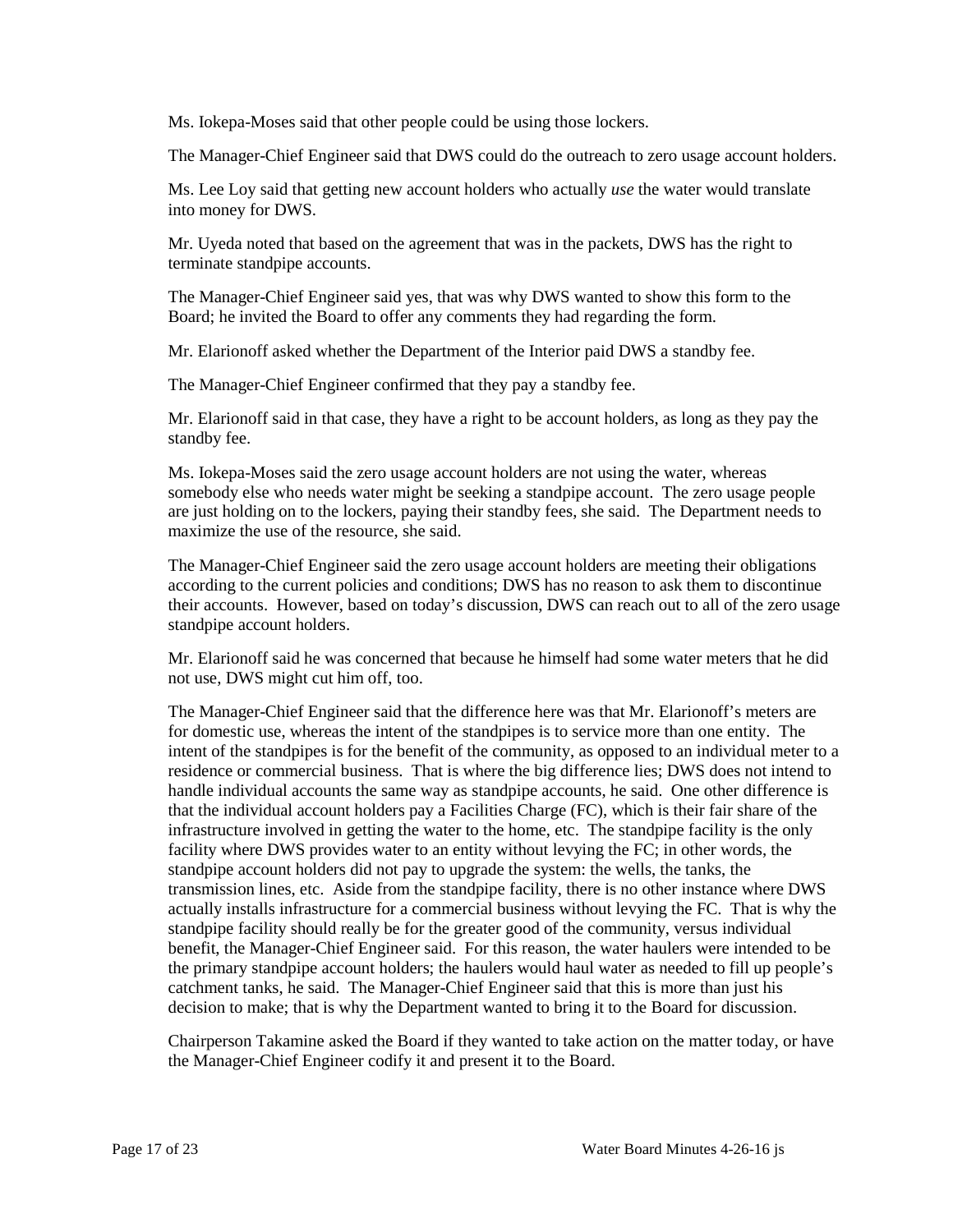The Manager-Chief Engineer said that DWS can present a formal outline of what the Department proposes as its recommended solution. The Department can come back with an outline of proposed actions, or proposed guidelines to follow.

Mr. Elarionoff said that would be very good.

Chairperson Takamine asked the Board if everyone agreed.

The Board indicated that they agreed to this.

 Chairperson Takamine said that he was sorry, but he had to leave the meeting early, and was  handing the gavel over to Vice-Chairperson Arikawa. (*Chairperson Takamine left the meeting at 11:09 a.m.)* 

### C. **DEPARTMENT OF WATER SUPPLY PROPOSED OPERATING AND 5-YEAR CAPITAL IMPROVEMENT PROJECTS (CIP) BUDGETS FOR FISCAL YEAR: (FY) 2017:**

 FY 2017–2021, has been distributed for the Board's review. The Board may change either The Department's FY 2017 Operating Budget, totaling \$53,901,500, and 5-Year CIP Budget for Budget, or adopt them as presented over two readings.

The Manager-Chief Engineer recommended that the Water Board approve the Department's FY 2017 Operating budget and 5-year C.I.P. budgets for Fiscal Years 2017-2021 on this second of two readings.

MOTION: Ms. Lee Loy moved to approve; seconded by Ms. Wilson.

 The Manager-Chief Engineer said that today is the Budget's second reading, so if it passes today, it is a done deal.

ACTION: Motion carried unanimously by voice vote.

## D. **POWER COST CHARGE:**

 to reflect a decline in power costs for the Department's wells and pumps. Departmental power costs have declined as a result of a decline in Hawai'i Electric Light Company (HELCO) billings for electricity for the Department's wells and pumps. The Department proposes reducing the Power Cost Charge from \$1.81 to **\$1.70** per thousand gallons,

 new Power Cost Charge is reduced. In order to accept public testimony on this change, a Public Hearing shall be scheduled before the

The Manager-Chief Engineer recommended that the Board approve holding a Public Hearing on May 24, 2016, at 9:45 a.m., to receive testimony on reducing the Power Cost Charge from \$1.81 to **\$1.70**, effective June 1, 2016.

MOTION: Ms. Lee Loy moved to approve; seconded by Ms. Wilson.

 Ms. Iokepa-Moses said that it is nice to see the PCC going down little by little each month. It is meeting, so nobody is greatly inconvenienced, except Board members who forget, she said.<br>
Page 18 of 23 Water Board Minutes 4-26-16 js also nice to see that the Public Hearing is being held just a few minutes before the regular Board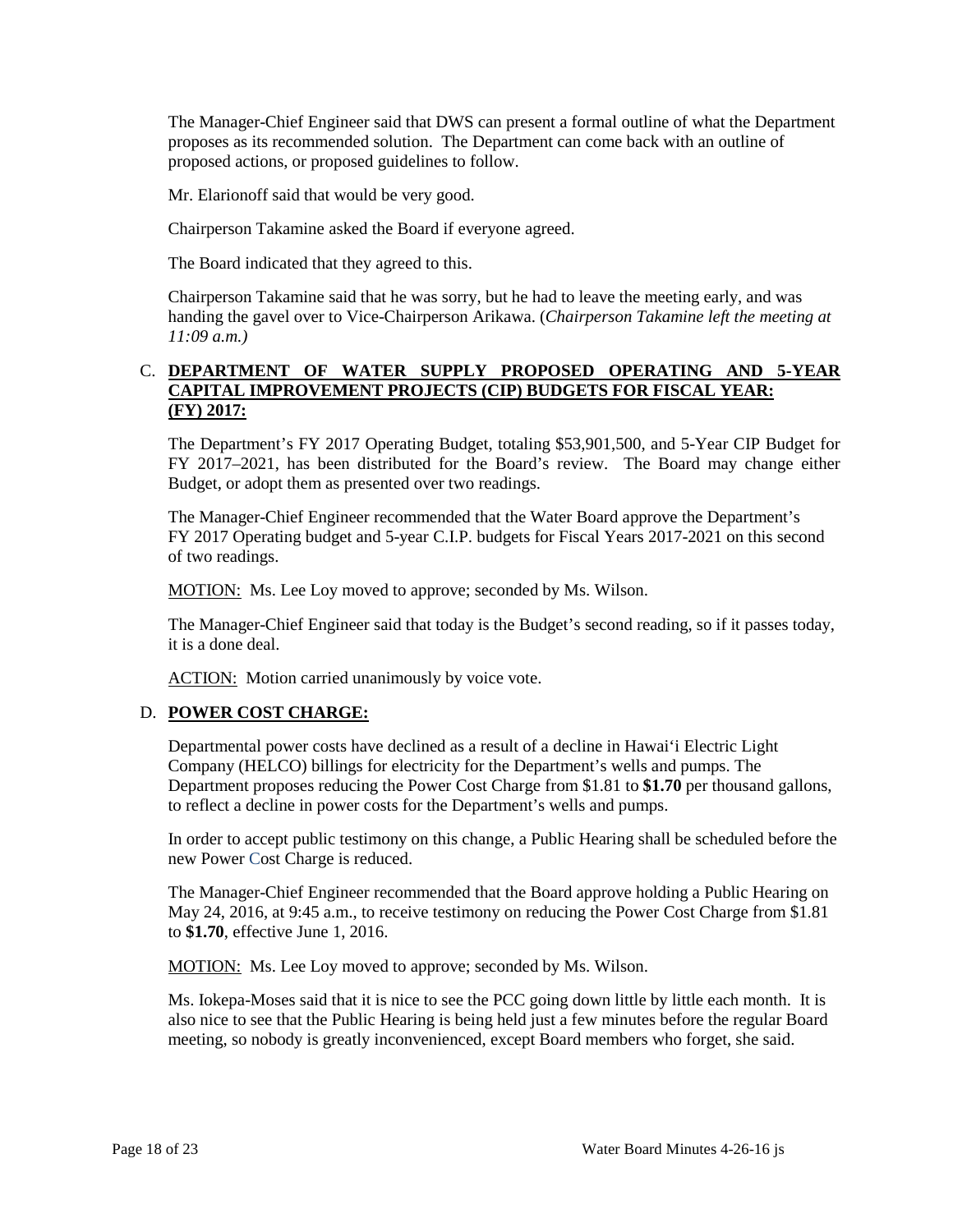The Manager-Chief Engineer said the Department would send out reminders. Most Public Hearings are set for 9:45 a.m., on the same day as the Board meeting; by doing so, it is more efficient.

 Mr. Elarionoff said this time, it is a lot better than the last time, when the Board approved a fourcent decrease. He said it made a lot more sense to hold a Public Hearing this time, since the decrease is much bigger. However, he observed that the fuel cost is going up again.

 his current analysis is still looking the same. DWS has not seen the effects of a fuel cost rise on the HELCO billing side yet, but if it rises, the Department will come back to the Board for an The Manager-Chief Engineer said that he had asked Mr. Sumada that very question yesterday, but increase in the PCC.

ACTION: Motion carried unanimously by voice vote.

### E. **AMENDING DWS RULES AND REGULATIONS:**

 The Water Board, at its March 22, 2016, meeting, approved proposed amendments to DWS Rules and Regulations. In an effort to improve collection of balances owed the Department for water service, as well as to clarify and standardize existing rules, changes to Sections 1-1, 3-1, 3-4, 3-8, 3-10, 3-11, 3-21, 3-22, 3-27 and 4-8 were proposed.

In order to accept public testimony on this change, a Public Hearing shall be scheduled.

 The Manager-Chief Engineer recommended a Public Hearing be held on June 28, 2016 at 9:30 a.m., to receive testimony on the proposed changes to the Rules & Regulations of the Department of Water Supply, County of Hawai'i.

MOTION: Ms. Lee Loy moved to approve; seconded by Ms. Wilson.

 DWS is bringing it today to the Board for approval of the Public Hearing on the proposed Amendment to the Rules and Regulations. This Item today is just so that the Public Hearing can The Manager-Chief Engineer said that in reviewing the March Minutes, he realized that the Department did not specifically recommend going to Public Hearing for this Item. Therefore, be held.

 Ms. Lee Loy asked if this Public Hearing could be piggy-backed with the Public Hearing for the PCC, which will be held on May 24, 2016.

The Secretary said no, there was a 30-day statutory lead time for amending Rules and Regulations, and the Department got stuck on that one.

 request for the Public Hearing had been placed on the March Agenda, the Public Hearing for the The Manager-Chief Engineer said the Department wished it could be held in May, too. If the amended Rules and Regulations could have been held in May.

Mr. Elarionoff asked why this Public Hearing is getting an extra 15 minutes, i.e., it is starting at 9:30 a.m., instead of the usual 9:45 a.m. He asked if the Department expected testimony.

Ms. Lee Loy said maybe there would be testimony.

 The Manager-Chief Engineer said that he thought there might be more testimony, although there might be just one testifier. He said that this Public Hearing could be scheduled for 9:45 a.m., if the Board so decides.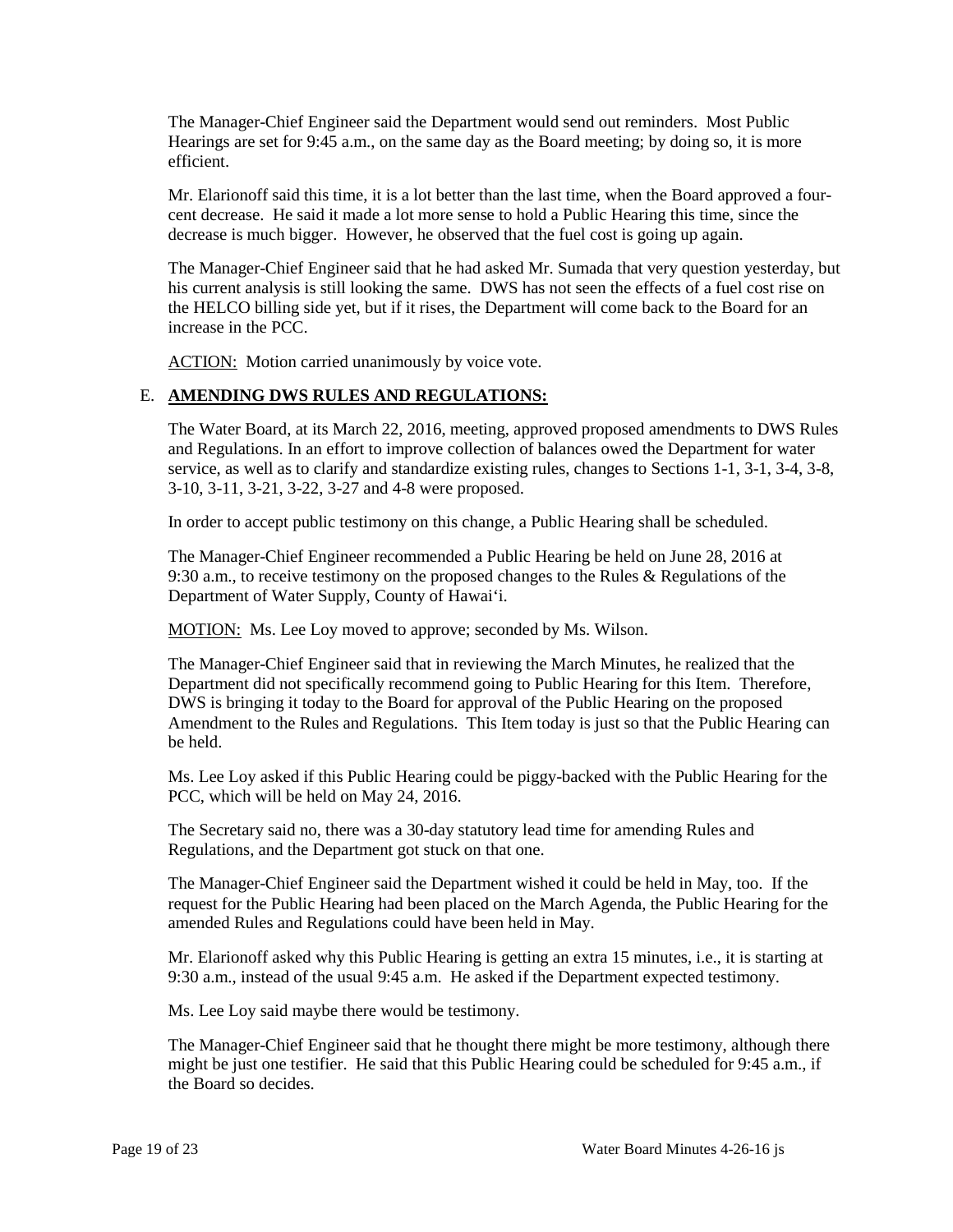Ms. Iokepa-Moses said that because the rule changes involve things like delinquencies, there may be some people to testify.

The Manager-Chief Engineer asked if 9:30 a.m. was okay.

Ms. Lee Loy asked if the June meeting was in Kona.

The Manager-Chief Engineer said no, the May meeting will be in Kona; the June meeting will be back in Hilo.

The Board indicated that 9:30 a.m. on June 28, 2016, was okay.

ACTION: Motion carried unanimously by voice vote.

### F. **UPDATE RE: NATIONAL PARKS SERVICE'S PETITION TO DESIGNATE KEAUHOU AQUIFER AS A GROUND WATER MANAGEMENT AREA:**

 May 19, 2016, at 10:00 a.m. at the West Hawai'i Civic Center, Council Chambers. The National Park Service (NPS) will present new information regarding how much water they need flowing The Manager-Chief Engineer said that CWRM will be meeting in Kona on Thursday, through the Park to meet their needs.

 DWS plans to present its own information to CWRM that day as well. DWS is currently in the outreach efforts, he said. These findings are part of the Phase II plan, he said. DWS will provide that submittal to CWRM by the end of this week, and the May 19th meeting will be an opportunity to discuss those findings with the CWRM Commissioners; DWS will also present DWS wants to have some mike time on May 19th, to share with CWRM some of the efforts that process of updating Phase II of its Water Use and Development Plan (WUDP). DWS plans to submit to CWRM at the end of this week its preliminary findings on source development strategies in the area, as well as some preliminary findings on DWS's traditional and customary some other initiatives regarding conservation in the area that DWS is doing internally on its own. DWS has undertaken; this is to show that DWS is not passively waiting for the designation process to play out, the Manager-Chief Engineer said.

DWS has confirmed with CWRM Deputy Director Jeff Pearson that the Department will have 10-15 minutes worth of time on the May 19th CWRM Agenda.

Mr. Arikawa asked if CWRM now has a new Board member.

 Mr. Neil Hannahs, he said. The Manager-Chief Engineer said that the new Board member's term is effective from July, so that person would not be attending the May 19th meeting. The incoming Board member is

Ms. Lee Loy said she was interested in attending the May 19th meeting, but wondered if Sunshine Law applied here.

Ms. Self said that no more than two Board members could attend.

The Manager-Chief Engineer said that interested Board members should email the Secretary; if there are more than two Board members interested in attending, the Department would figure something out.

Mr. Arikawa said that he would be leaving town that day, so he would not be attending.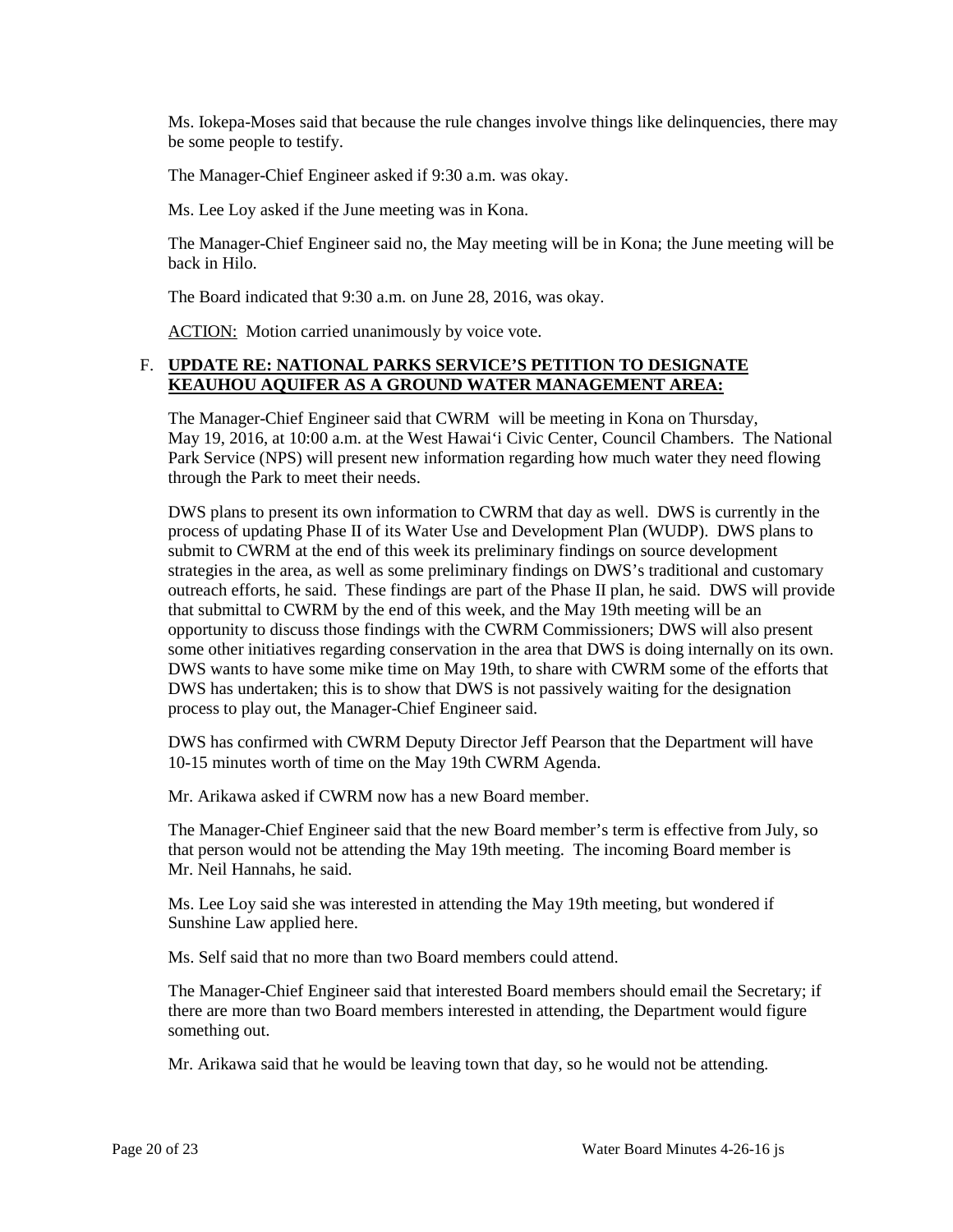### G. **EXECUTIVE SESSION RE: NATIONAL PARKS SERVICE'S PETITION TO DESIGNATE KEAUHOU AQUIFER AS A GROUND WATER MANAGEMENT AREA:**

*(No Executive Session was held.)* 

## H. **MONTHLY PROGRESS REPORT**:

Mr. Arikawa asked for an update on the Ola'a No. 6 project.

 The Deputy said that the contractor just owes DWS their final invoice, and once that comes in, DWS can make the final payment. He said that by next month, this project should be off the CIP list.

Mr. Elarionoff asked what was happening on the Hala'ula Well.

 Mr. Inaba said that DWS got the appraisal, which was sent to the owner for response a week or two ago. DWS is waiting to hear back from the owner; in the meantime, DWS is negotiating the scope and fee with the consultant.

 Mr. Arikawa noted that the Queen Ka'ahumanu Highway is at 50 percent completion; he asked if there were any delays.

Mr. Inaba said that there had been a minor delay pending approval of the re-design, but work has started back up.

 Manager-Chief Engineer and the Deputy. He asked how the installation of the turbines is going. Mr. Arikawa said that he had visited the Lālāmilo Windfarm recently with the

The Manager-Chief Engineer said that all five of the turbines have been installed, as of April 1.

Mr. Arikawa asked if the Manager-Chief Engineer had gone out to see the installation.

 The Manager-Chief Engineer said no, as soon as the window opened for the turbines to be installed, the crew got the turbines up.

Mr. Arikawa asked if the big crane was fixed.

 The Manager-Chief Engineer said he believed so. He noted that the crew had to wait for a day without substantial wind in order to install the turbines. DWS is looking at **commercial energy production by August**.

The Board marveled at this.

 year to be supplied to DWS, with a total combined generating capacity of the five turbines at 3.3 megawatts. The estimate of available wind time at the site is six to seven hours a day. Before the drop in electrical costs, DWS was looking at about \$1 million a year in energy savings. However, *more* energy from the windfarm than the contract energy amount, i.e., the 7,600 megawatt-hours The Manager-Chief Engineer noted that the contract energy amount is 7,600 megawatt-hours per because HELCO prices dropped, the savings are likely to be less than that, but DWS wants to use per year. DWS is going to use however much energy the facility can produce, he said.

Mr. Arikawa asked when the Manager-Chief Engineer plans to go out to the site again.

 updates from the contractor. He invited any Board members who want to visit the site to let the The Manager-Chief Engineer said there was nothing planned yet, but DWS is getting weekly Department know, with up to two Board members allowed to go at a time. He said he would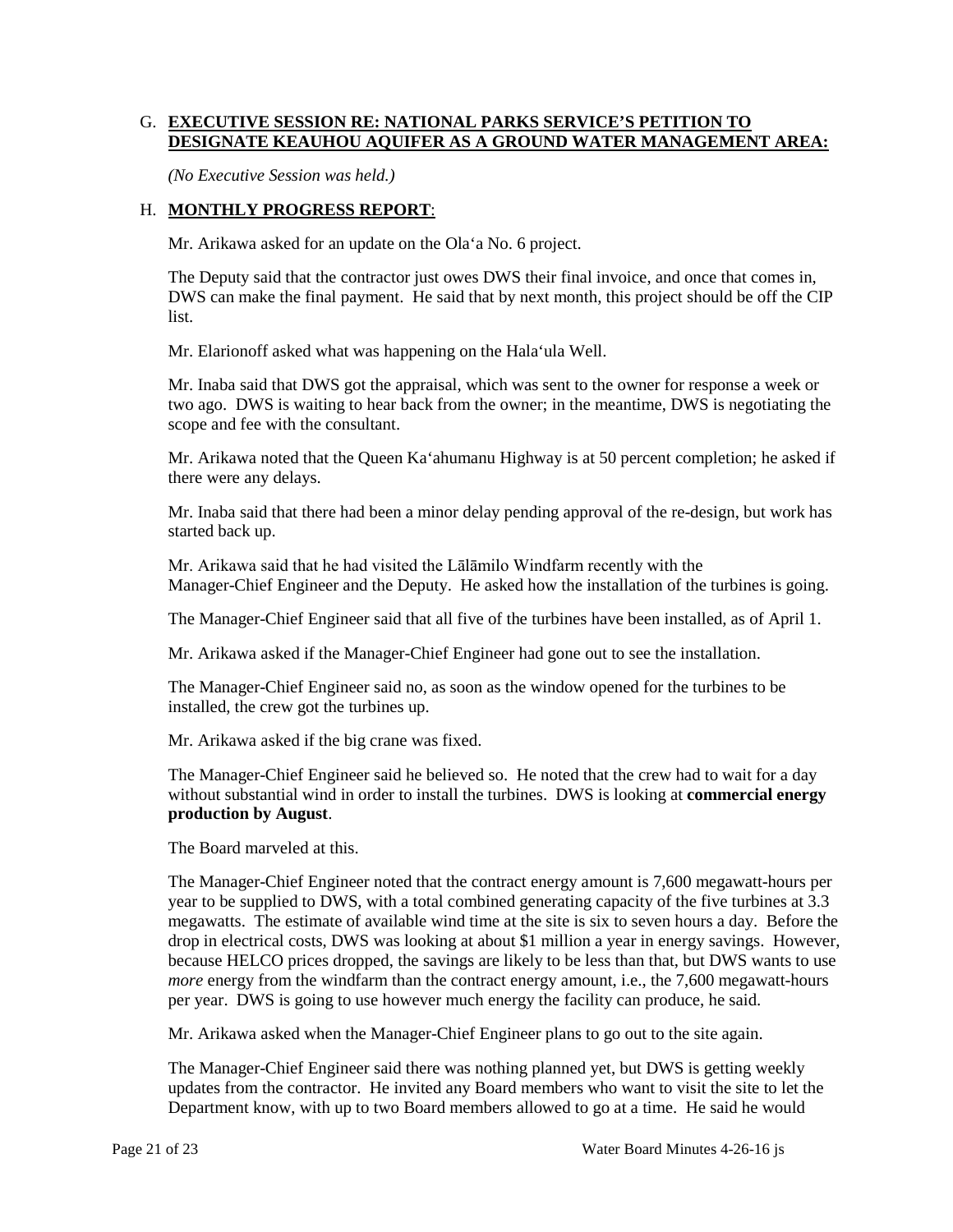components of the windfarm are up now, he said. keep the Board posted when something comes up between Board meetings. In any case, the main

### I. **REVIEW OF MONTHLY FINANCIAL STATEMENTS:**

 Mr. Sumada drew the Board's attention to Page A1, the Aging history. At the bottom of that point in time nine months into the fiscal year. This is good news, he said. report, there is a year-to-date comparison to the prior year: 104 percent. He said that means that the current year's consumption billed is a little bit over last year's consumption billed, at the same

The Manager-Chief Engineer said that it means that more water is being billed for.

### J. **MANAGER-CHIEF ENGINEER'S REPORT:**

The Manager-Chief Engineer provided an update on the following:

- 1) Report on \$130,000.00 rebate check for DWS Leak Logger/Unaccounted Water make the presentation. Mr. Young, who has worked with Hawai'i Energy, said that agencies will start to see the benefit of these rebates. He noted that the changeover to LEDs is part of a rebate program, whereby DWS just submits the invoice for the LEDs, Program – The Manager-Chief Engineer announced the receipt of a \$130,000.00 rebate check from Hawai'i Energy, whose representative Mr. Graceson Ghen, was on hand to Mr. Ghen has made the rebate process very smooth. Mr. Ghen reported that DWS has since last year actually received \$325,000.00 in rebates from Hawai'i Energy, including the latest one. Mr. Ghen explained that the rebates were for DWS's leak detection program, which has saved the Department money in power costs. DWS has been changing its lighting over to LEDs, and has adopted more energy-efficient air conditioning systems, Mr. Young said. Mr. Ghen said that he hopes other government and Hawai'i Energy processes the rebate. Rebates also apply to replacement of air conditioning systems for energy-efficient ones. In the future, there may be rebates for DWS changing over to variable frequency drives (VFDs), Mr. Ghen said.
- 2) Matters of interest to the Board  $-$  No report.
- with DWS's SCADA system and other electronics. Mr. O'Keefe took it upon himself to equivalent of a year and a half of full-time student work, Mr. Young said. He did all of 3) Recognition of Employee of the Quarter – Mr. Young introduced Mr. James O'Keefe, Electronics Technician in the Plant Section of Operations, whose job involves working take 42 credits on his own time, with no promise of reimbursement; this was the this at night school, and his efforts have benefited the Department greatly. Mr. Young praised Mr. O'Keefe for always thinking ahead, and for getting things done before Mr. Young even asks. Mr. O'Keefe is fun to work with, and makes Mr. Young's job easier, he said.

### K. **CHAIRPERSON'S REPORT:**

No report.

## 12) ANNOUNCEMENTS:

### 1. **Next Regular Meeting:**

 The next meeting of the Water Board is scheduled for 10:00 a.m. on May 24, 2016, at the West  Kona, HI. *A Public Hearing on the proposed Power Cost Charge will be held at 9:45 a.m., just*  Hawai'i Civic Center, Community Center, Bldg. G, 74-5044 Ane Keohokalole Hwy, Kailua*prior to the regular meeting.*